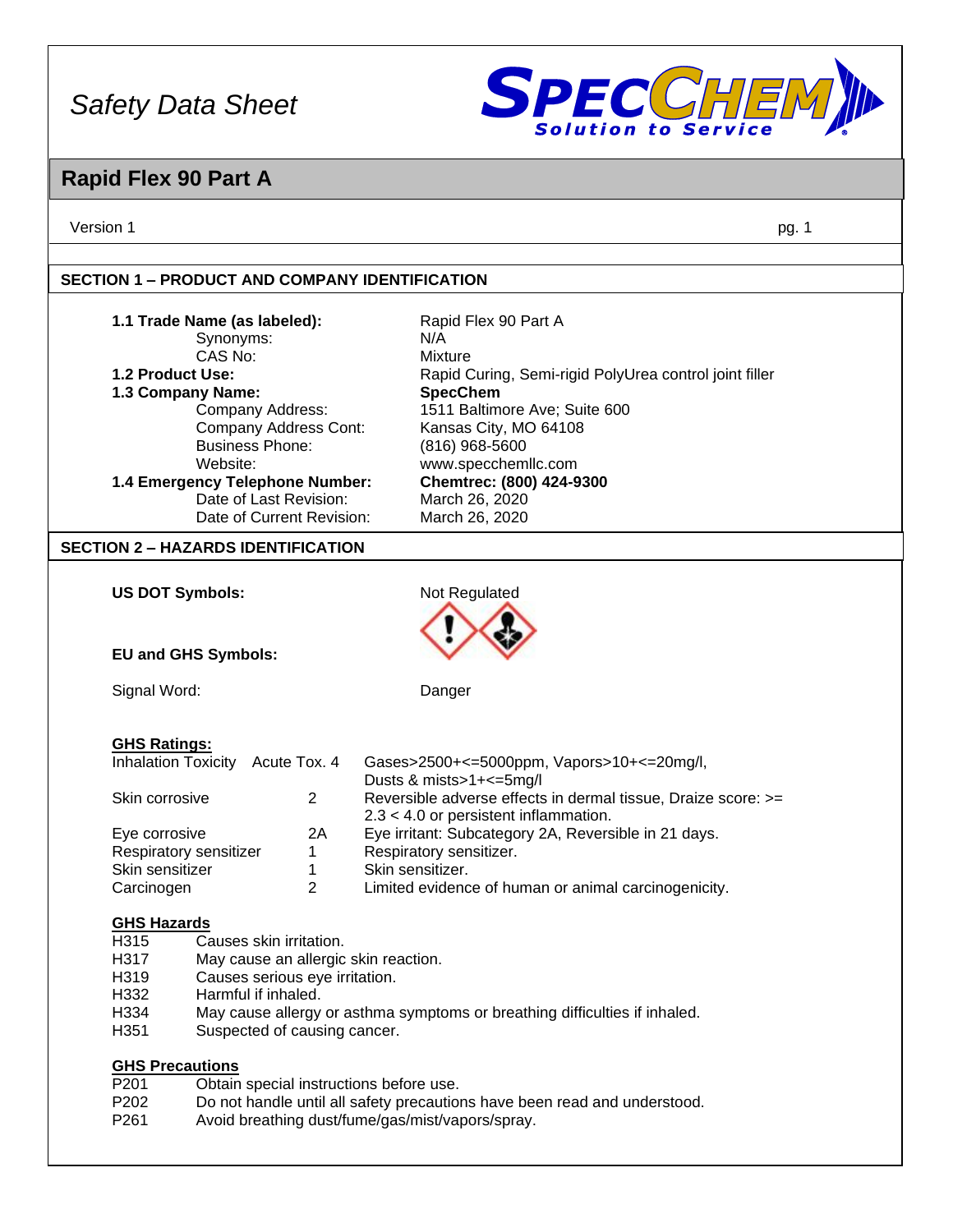

### **Rapid Flex 90 Part A**

| Version 1        | pg. 2                                                                                             |  |
|------------------|---------------------------------------------------------------------------------------------------|--|
| P <sub>264</sub> | Wash thoroughly after handling.                                                                   |  |
| P271             | Use only outdoors or in a well-ventilated area.                                                   |  |
| P272             | Contaminated work clothing should not be allowed out of the workplace.                            |  |
| P <sub>280</sub> | Wear protective gloves/protective clothing/eye protection/face protection.                        |  |
| P <sub>281</sub> | Use personal protective equipment as required.                                                    |  |
| P <sub>285</sub> | In case of inadequate ventilation wear respiratory protection.                                    |  |
| P312             | Call a POISON CENTER or doctor/physician if you feel unwell.                                      |  |
| P321             | Specific treatment (see Section 4 of the SDS).                                                    |  |
| P362             | Take off contaminated clothing and wash before reuse.                                             |  |
| P363             | Wash contaminated clothing before reuse.                                                          |  |
|                  | P302+P352 IF ON SKIN: Wash with soap and water.                                                   |  |
|                  | P304+P340 IF INHALED: Remove person to fresh air and keep at rest in a position comfortable for   |  |
|                  | breathing.                                                                                        |  |
|                  | P304+P341 IF INHALED: If breathing is difficult, remove victim to fresh air and keep at rest in a |  |
|                  | position comfortable for breathing.                                                               |  |
|                  | P305+P351+P338 IF IN EYES: Rinse continuously with water for several minutes. Remove contact      |  |
|                  | lenses if present and easy to do - continue rinsing.                                              |  |
|                  | P308+P313IF exposed or concerned: Get medical advice/attention.                                   |  |
|                  | P332+P313 If skin irritation occurs: Get medical advice/attention.                                |  |
|                  | P333+P313 If skin irritation or a rash occurs: Get medical advice/attention.                      |  |
|                  | P337+P313 Get medical advice/attention.                                                           |  |
|                  | P342+P311 If experiencing respiratory symptoms: Call a POISON CENTER or doctor/physician.         |  |
| P405             | Store locked up.                                                                                  |  |
| P <sub>501</sub> | Dispose of contents/container according to Section 13 of the SDS.                                 |  |
|                  |                                                                                                   |  |
|                  |                                                                                                   |  |
|                  | <b>SECTION 3 - COMPOSITION / INFORMATION ON INGREDIENTS</b>                                       |  |

| <b>Hazardous Ingredients</b>                                                                                                                                   | $WT\%$ | <b>CAS No.</b> |  |  |
|----------------------------------------------------------------------------------------------------------------------------------------------------------------|--------|----------------|--|--|
| Polyurethane Prepolymer                                                                                                                                        | 40-70% |                |  |  |
| 4,4'-Diphenylmethane Diisocyanate (MDI)                                                                                                                        | 10-30% | 101-68-8       |  |  |
| Diphenylmethane Diisocyanate (MDI) Mixed<br>< 35%<br>26447-40-5<br><b>Isomers</b>                                                                              |        |                |  |  |
| Balance of other ingredients are non-hazardous or less than 1% in concentration (or 0.1% for carcinogens, reproductive toxins, or<br>respiratory sensitizers). |        |                |  |  |

**Note:** All WHMIS required information is included in appropriate sections based on the ANSI Z400.1-2010 format. This product has been classified in accordance with the hazard criteria of the CPR and the MSDS contains all the information required by the CPR, EU Directives and the Japanese Industrial Standard JIS Z 7250:2000

### **SECTION 4 – FIRST AID MEASURES**

Inhalation: Remove to fresh air if effects occur. If not breathing, give artificial respiration. If breathing is difficult, oxygen should be administered by qualified personnel. Consult a physician or transport to a medical facility.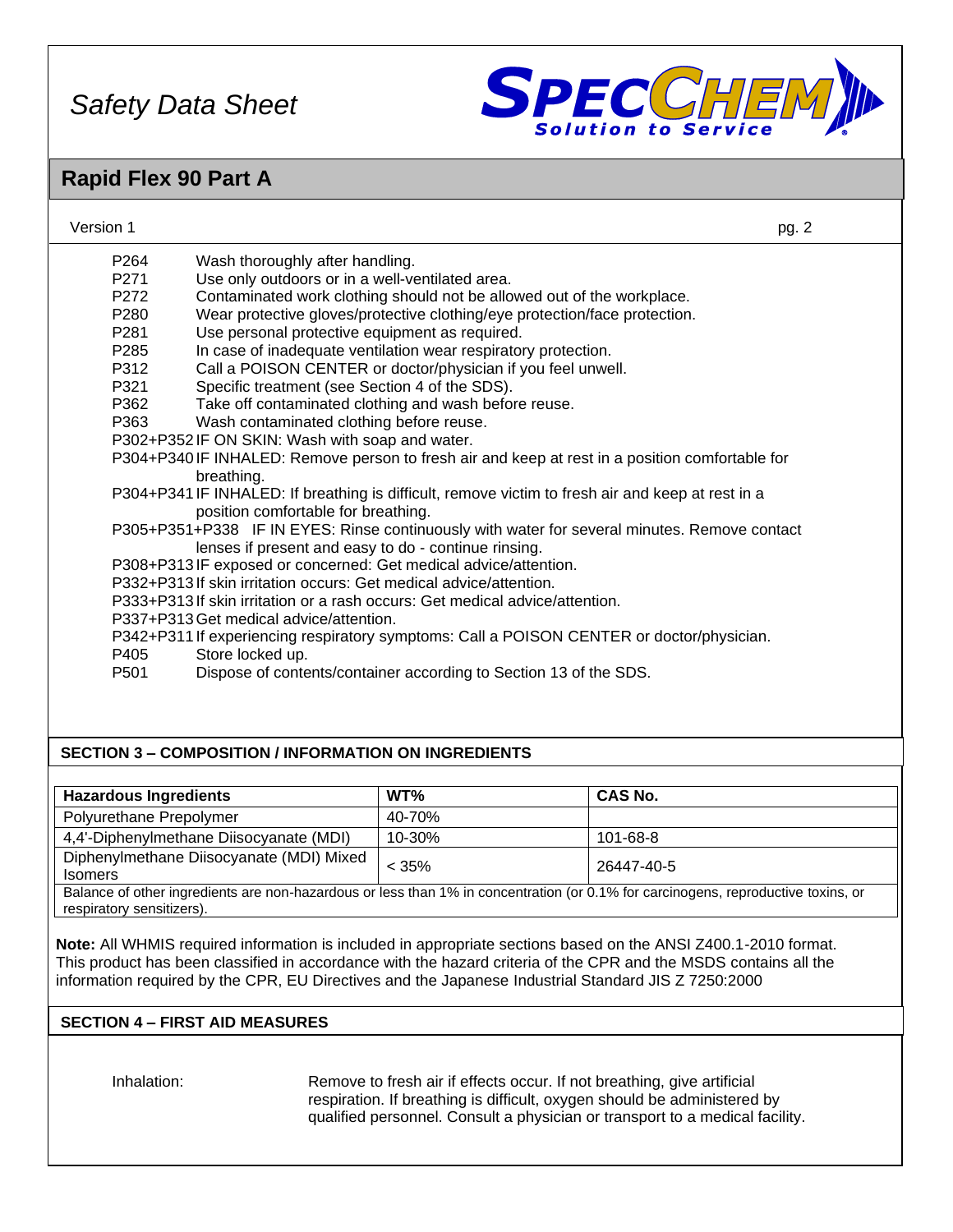

### **Rapid Flex 90 Part A**

| Version 1            | pg. 3                                                                                                                                                                                                                                                                                                                                                                                                                                                                                                                                                                                                                                                                                                                                                                                                                                                                                                                                                                                                                                                                                                                                                                                                           |
|----------------------|-----------------------------------------------------------------------------------------------------------------------------------------------------------------------------------------------------------------------------------------------------------------------------------------------------------------------------------------------------------------------------------------------------------------------------------------------------------------------------------------------------------------------------------------------------------------------------------------------------------------------------------------------------------------------------------------------------------------------------------------------------------------------------------------------------------------------------------------------------------------------------------------------------------------------------------------------------------------------------------------------------------------------------------------------------------------------------------------------------------------------------------------------------------------------------------------------------------------|
| Eye Contact:         | Immediately flush eyes with large quantities of water for at least 15<br>minutes. Remove contact lenses, if present, after the first 5 minutes,<br>then continue flushing eyes for at least 15 minutes. Obtain medical<br>attention without delay, preferably from an ophthalmologist. Suitable<br>emergency eye wash facility should be immediately available.                                                                                                                                                                                                                                                                                                                                                                                                                                                                                                                                                                                                                                                                                                                                                                                                                                                 |
| <b>Skin Contact:</b> | Wash immediately and thoroughly with soap and flowing water. Remove<br>contaminated clothing while washing. Seek medical attention if irritation<br>persists. An MDI skin decontamination study demonstrated that cleaning<br>very soon after exposure is important, and that a polyglycol-based skin<br>cleanser or corn oil may be more effective than soap and water.                                                                                                                                                                                                                                                                                                                                                                                                                                                                                                                                                                                                                                                                                                                                                                                                                                        |
| Ingestion:           | If swallowed, seek medical attention. Do not induce vomiting unless<br>directed to do so by medical personnel.                                                                                                                                                                                                                                                                                                                                                                                                                                                                                                                                                                                                                                                                                                                                                                                                                                                                                                                                                                                                                                                                                                  |
| Notes to Physician:  | No specific antidote. Treatment of exposure should be directed at the<br>control of symptoms and the clinical condition of the patient. Maintain<br>adequate ventilation and oxygenation of the patient. May cause<br>respiratory sensitization or asthma-like symptoms. Bronchodilators,<br>expectorants and antitussives may be of help. Treat bronchospasm with<br>inhaled beta2 agonist and oral or parenteral corticosteroids. Respiratory<br>symptoms, including pulmonary edema, may be delayed. Persons<br>receiving significant exposure should be observed 24-48 hours for signs<br>of respiratory distress. If you are sensitized to diisocyanates, consult<br>your physician regarding working with other respiratory irritants or<br>sensitizers. Cholinesterase inhibition has been noted in human exposure<br>but is not of benefit in determining exposure and is not correlated with<br>signs of exposure. Treatment of exposure should be directed at the<br>control of symptoms and the clinical condition of the patient. Excessive<br>exposure may aggravate preexisting asthma and other respiratory<br>disorders (e.g. emphysema, bronchitis, reactive airways dysfunction<br>syndrome). |

### **SECTION 5 – FIRE FIGHTING MEASURES**

Flash Point: 230 C (446 F)

Flammable Properties: Product is not considered a fire hazard, but will burn if ignited. NFPA Flammability Class: III B (Combustible liquid).

Suitable Extinguishing Media: Carbon dioxide, dry chemical, water fog or fine spray. Alcohol resistant foams are preferred, general purpose synthetic foams or protein foams may function, but will not be as effective.

Unsuitable Extinguishing Media: Do not use direct water stream, as it may spread fire.

Unusual Fire and Explosion Hazards: Product reacts with water. Reaction may produce heat and/or gases. This reaction may be violent. Container may rupture from gas generation in a fire situation. Violent steam generation or eruption may occur upon application of direct water stream to hot liquids. Dense smoke is produced when product burns.

Products of Combustion: Thermal decomposition in the presence of air may yield carbon monoxide, carbon dioxide, phenolics, ammonia, nitrogen oxides, isocyanates, hydrogen cyanide and other unidentified toxic and/or irritating compounds.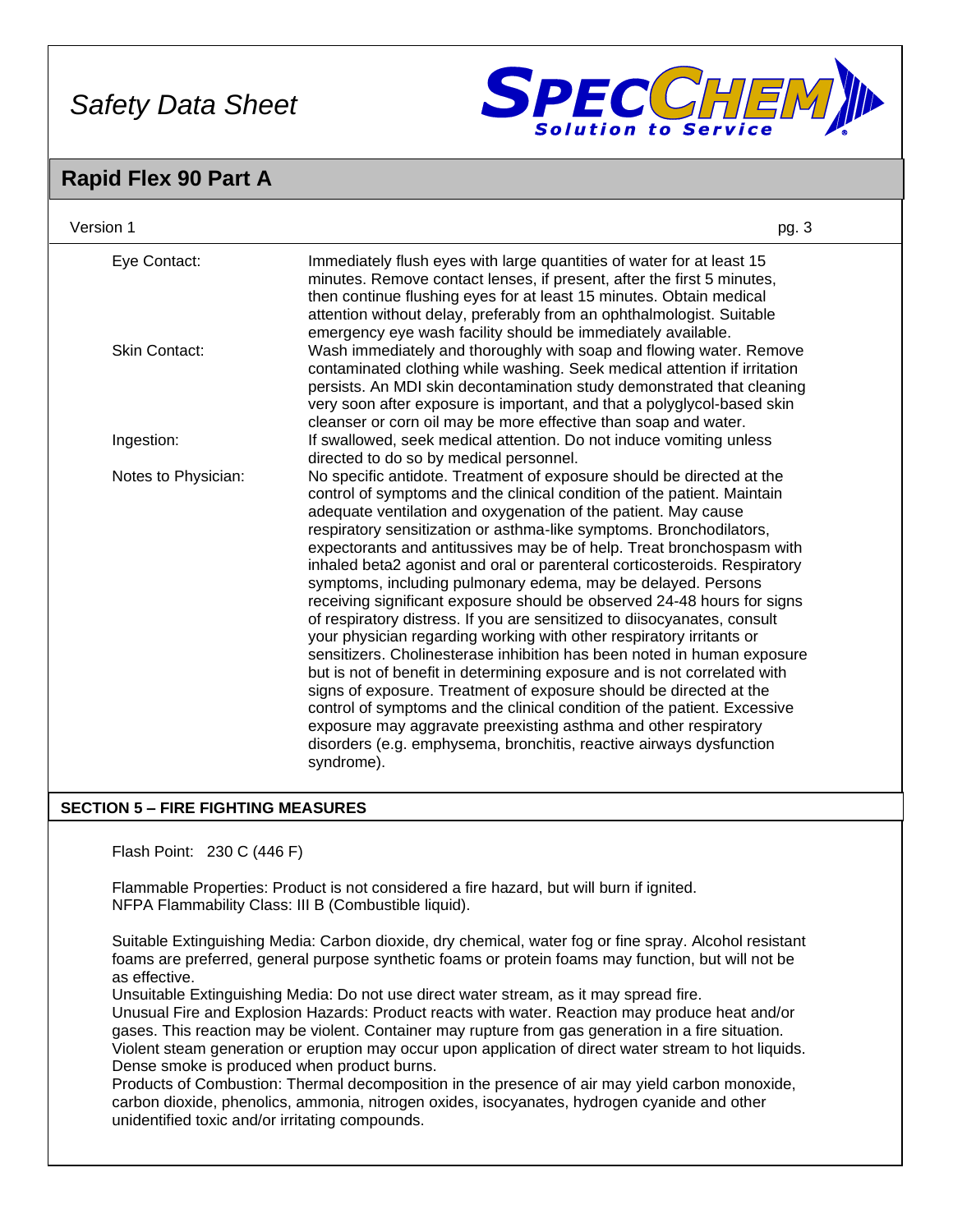

### **Rapid Flex 90 Part A**

### Version 1 pg. 4

Fire Fighting: Stay upwind and keep people away. Isolate fire and deny unnecessary entry. Keep out of low areas where gases (fumes) can accumulate. Water is not recommended, but may be applied in large quantities as a fine spray when other extinguishing agents are not available. Fight fire from protected location or safe distance. Consider the use of unmanned hose holders or monitor nozzles. Immediately withdraw all personnel from the area in case of rising sound from venting safety device or discoloration of the container. Move container from fire area if this is possible without hazard. Use water spray to cool fire-exposed containers and fire-affected zone until fire is out. Contain fire water run-off if possible, as it may cause environmental damage. Review section 6 and section 12 of this SDS.

Protection of Firefighters: Wear positive pressure self-contained breathing apparatus (SCBA) and approved protective clothing (helmet, coat, trousers, boots and gloves). If contact is likely, use full chemical resistant fire fighting clothing with SCBA.

### **SECTION 6 – ACCIDENTAL RELEASE MEASURES (STEPS FOR SPILLS)**

Personal Precautions: Put on appropriate personal protective equipment (see section 8). Environmental Precautions: Prevent spilled material from contact with soil, drains and sewers. Methods for Containment: Contain by diking with sand, earth or other suitable material. Methods for Clean-up: Absorb spill with an inert material, use non-sparking tools to place into labeled waste container for disposal.

### **SECTION 7 - HANDLING AND STORAGE**

Handling: Wear appropriate personal protective equipment (see section 8). Avoid contact with skin, eyes or clothing. Do not breathe vapor or mist. Do not ingest. Avoid prolonged or repeated contact with skin. May cause allergic skin reaction, persons with a history of skin sensitization should not be employed in any process in which this product is used. Wash thoroughly with soap and water after handling. Do not handle or store near flame, heat or strong oxidants. Keep away from sources of ignition and hot metal surfaces.

Storage: Store original unopened containers in a sheltered area between 60°F and 80°F (15°C and 27°C) at atmospheric pressure. Do not store in direct sunlight. Keep containers closed when not in use.

### **SECTION 8 – EXPOSURE CONTROLS / PERSONAL PROTECTION**

### **8.1 Exposure Parameters:**

| <b>Chemical Name / CAS No.</b>                         | <b>OSHA Exposure Limits</b> | <b>ACGIH Exposure Limits</b>                                           | <b>Other Exposure Limits</b>                     |
|--------------------------------------------------------|-----------------------------|------------------------------------------------------------------------|--------------------------------------------------|
| Polyurethane Prepolymer                                | Not Established             | Not Established                                                        | Not Established                                  |
| 4,4'-Diphenylmethane<br>Diisocyanate (MDI)<br>101-68-8 | Not Established             | 0.005 ppm TWA (listed<br>under Methylene<br>bisphenyl isocyanate (MDI) | NIOSH: 0.005 ppm TWA<br>(listed under Methylene) |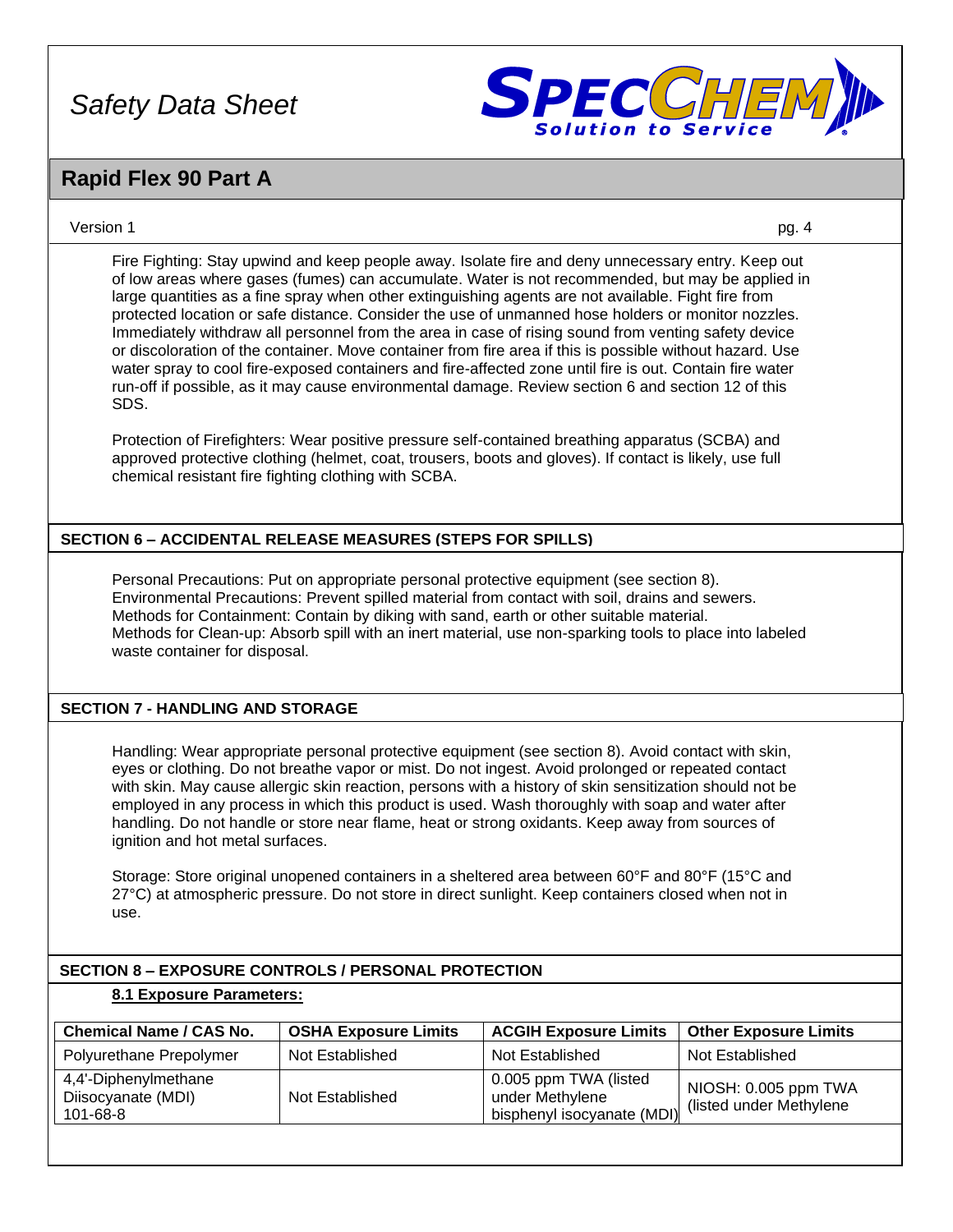

# **Rapid Flex 90 Part A**

| Version 1                                                                                                                                                                                                                                                                                                                                                                                                                                                                                                                                                                                                                                                                                                                                                                                                                                                                                                                                                                                                                                                                                                                                                                                                                                                                                                                                                                                                                                                                                                                                                                                                                                                                                                 |                                                                                                                                                                                                                                                         |                 | pg. 5                                                                                                 |  |
|-----------------------------------------------------------------------------------------------------------------------------------------------------------------------------------------------------------------------------------------------------------------------------------------------------------------------------------------------------------------------------------------------------------------------------------------------------------------------------------------------------------------------------------------------------------------------------------------------------------------------------------------------------------------------------------------------------------------------------------------------------------------------------------------------------------------------------------------------------------------------------------------------------------------------------------------------------------------------------------------------------------------------------------------------------------------------------------------------------------------------------------------------------------------------------------------------------------------------------------------------------------------------------------------------------------------------------------------------------------------------------------------------------------------------------------------------------------------------------------------------------------------------------------------------------------------------------------------------------------------------------------------------------------------------------------------------------------|---------------------------------------------------------------------------------------------------------------------------------------------------------------------------------------------------------------------------------------------------------|-----------------|-------------------------------------------------------------------------------------------------------|--|
|                                                                                                                                                                                                                                                                                                                                                                                                                                                                                                                                                                                                                                                                                                                                                                                                                                                                                                                                                                                                                                                                                                                                                                                                                                                                                                                                                                                                                                                                                                                                                                                                                                                                                                           |                                                                                                                                                                                                                                                         |                 | bisphenyl isocyanate);<br>0.05 mg/m3 TWA<br>0.020 ppm Ceiling (10 min);<br>0.2 mg/m3 Ceiling (10 min) |  |
| Diphenylmethane Diisocyanate<br>(MDI) Mixed Isomers<br>26447-40-5                                                                                                                                                                                                                                                                                                                                                                                                                                                                                                                                                                                                                                                                                                                                                                                                                                                                                                                                                                                                                                                                                                                                                                                                                                                                                                                                                                                                                                                                                                                                                                                                                                         | Not Established                                                                                                                                                                                                                                         | Not Established | Not Established                                                                                       |  |
| Engineering Controls: General mechanical ventilation is sufficient for most conditions. Control<br>airborne levels below the exposure guidelines, if established.<br>Local exhaust ventilation may be necessary for some operations.<br>General Hygiene Considerations: Wash thoroughly after handling and before eating, drinking or<br>smoking.<br>Eye/face Protection: Use chemical safety glasses, splash-proof eye goggles or goggles with full<br>faceshield.<br>Skin Protection: Use neoprene, nitrile/butadiene rubber or other impermeable chemical resistant<br>gloves to prevent skin irritation. If potential for skin contact is present, wear impervious, long-sleeved,<br>body covering clothing and rubber boots.<br>Respiratory Protection: If exposure may or does exceed occupational exposure limits, respiratory<br>irritation is experienced, or during spray application, use a properly fitted MSHA/NIOSH approved<br>respirator fitted with organic vapor cartridges and particulate pre-filters. If the respirator is the sole<br>means of protection, use a full-face supplied air respirator. For situations where the atmospheric<br>levels may exceed the level for which an air-purifying respirator is effective, use an approved positive-<br>pressure air-supplying respirator (air line or self-contained breathing apparatus). If sanding or grinding<br>on cured material, use above respirator fitted with HEPA filters or a dust mask.<br>Contaminated Gear: Remove contaminated clothing and shoes while washing. Wash clothing before<br>reuse. Discard items which cannot be decontaminated, including leather articles such as shoes, belts<br>and watchbands. |                                                                                                                                                                                                                                                         |                 |                                                                                                       |  |
| <b>SECTION 9 - PHYSICAL AND CHEMICAL PROPERTIES</b>                                                                                                                                                                                                                                                                                                                                                                                                                                                                                                                                                                                                                                                                                                                                                                                                                                                                                                                                                                                                                                                                                                                                                                                                                                                                                                                                                                                                                                                                                                                                                                                                                                                       |                                                                                                                                                                                                                                                         |                 |                                                                                                       |  |
| Odor: Mild<br>Odor Threshold: No data available<br>pH: No data available<br>Melting/Freezing Point: No data available<br><b>Boiling Point: Not data available</b><br>Flash Point: 446°F (230°C)<br>Evaporation Rate: No data available<br>Flammability (Solid; Gas): No data available<br>Vapor Density: No data available<br>Relative Density: No data available<br>Specific Gravity: $1.0 - 1.2$<br>Solubility in Water: No data available                                                                                                                                                                                                                                                                                                                                                                                                                                                                                                                                                                                                                                                                                                                                                                                                                                                                                                                                                                                                                                                                                                                                                                                                                                                              | 9.1 Information on Basic Physical and Chemical Properties:<br>Appearance (Physical State and Color): Clear to pale yellow<br>Upper/Lower Flammability or Explosion Limits: No data available<br>Vapor Pressure (mm Hg @ 20°C (68° F): No data available |                 |                                                                                                       |  |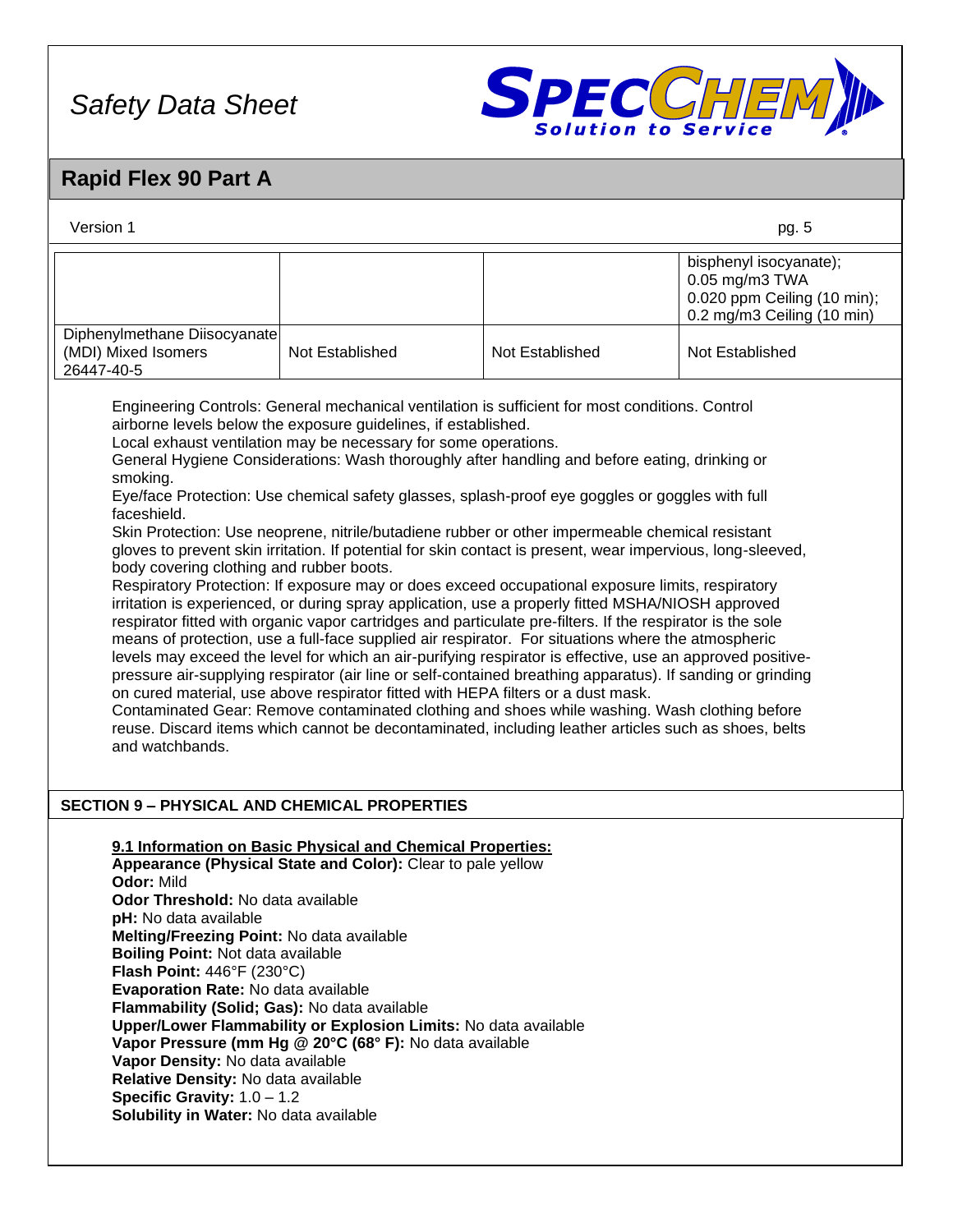

### **Rapid Flex 90 Part A**

Version 1 pg. 6

**Weight per Gallon:** No data available **Partition Coefficient (n-octanol/water):** No data available **Auto-Ignition Temperature:** No data available **Decomposition Temperature:** No data available **Viscosity:** No data available **9.2 Other Information:** No data available

### **SECTION 10 – STABILITY AND REACTIVITY**

Chemical Stability: Stable under recommended storage conditions (see Section 7). Conditions to Avoid: Avoid temperatures above 450 deg F (230 deg C), potential violent decomposition may occur. Avoid contact with water, as material reacts with water, releasing carbon dioxide which can cause rapid pressure buildup and rupture of closed containers. Elevated temperatures accelerate this reaction.

Incompatible Materials: Strong acids, bases, or oxidizing agents. Avoid unintended contact with amines, alcohols, water, moist air and metals such as aluminum, brass, copper, tin, zinc and galvanized metals.

Products of Combustion: Thermal decomposition in the presence of air may yield carbon monoxide, carbon dioxide, phenolics, ammonia, nitrogen oxides, isocyanates, hydrogen cyanide and other unidentified toxic and/or irritating compounds.

Hazardous polymerization will not occur.

### **SECTION 11 – TOXICOLOGY INFORMATION**

#### **Mixture Toxicity:**

Inhalation Toxicity LC50: > 1mg/L **Component Toxicity Likely Routes of Exposure:** No data found **Target Organs:** May cause damage to the following organs: Eyes Respiratory System

### **Effects of Overexposure:**

Carcinogenicity: Rats have been exposed for their lifetime to respirable aerosol droplets of MDI/polymeric MDI which resulted in chronic pulmonary irritation at high concentrations. Only at the top level (6 mg/m3), there was a significant incidence of a benign tumor of the lung (adenoma) and one malignant tumor (adenocarcinoma). There were no lung tumors at 1 mg/m3 and no effects at 0.2 mg/m3. Overall, the tumor incidence, both benign and malignant, and the number of animals with the tumors were not different from controls. The increased incidence of lung tumors is associated with prolonged respiratory irritation and the concurrent accumulation of yellow material in the lung, which occurred throughout the study. Tumors occurred concurrently with respiratory irritation and lung injury. In the absence of prolonged exposure to high concentrations leading to chronic irritation and lung damage, it is highly unlikely that tumor formation will occur. Current exposure guidelines (see section 8) are expected to protect against these effects reported for MDI.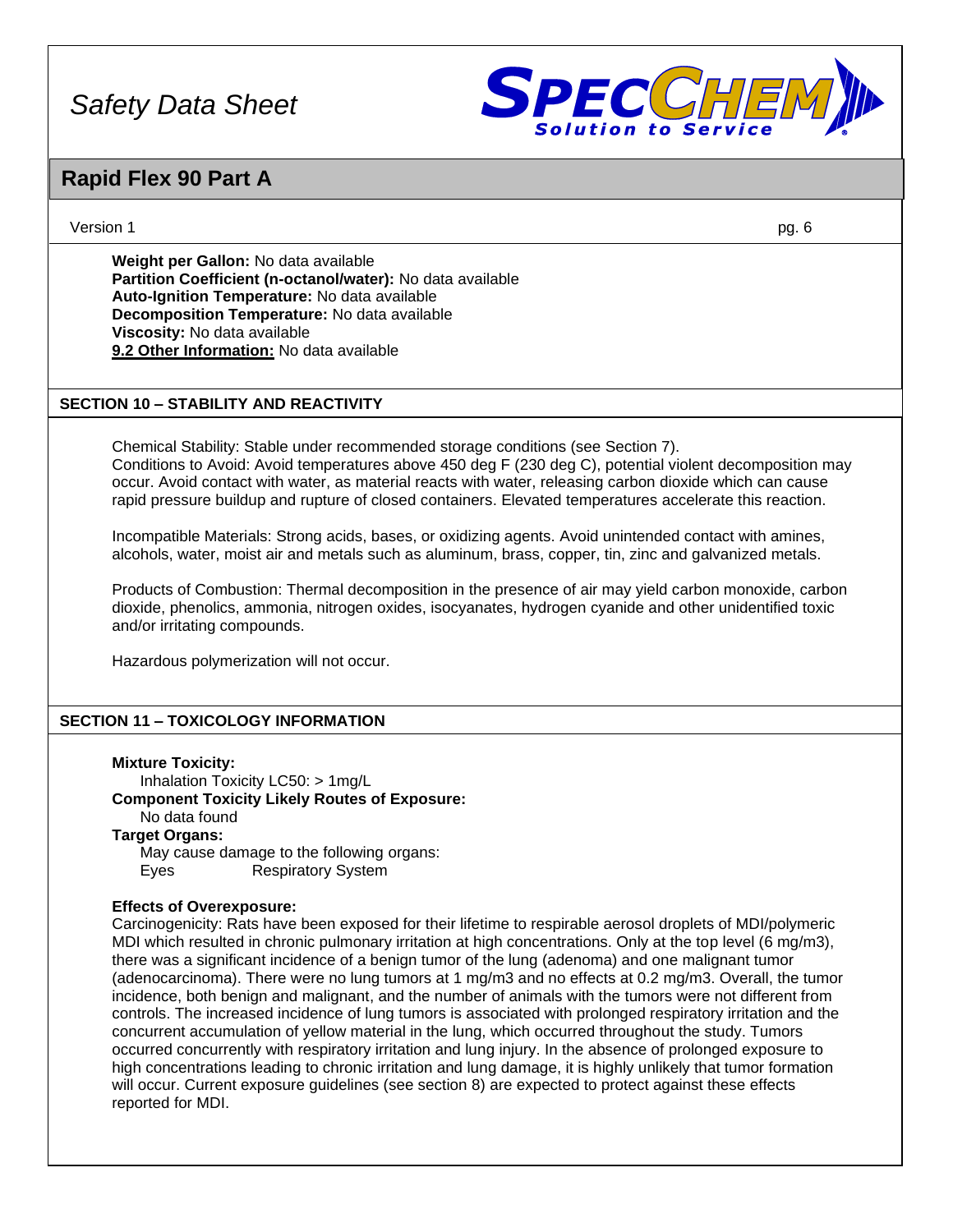

# **Rapid Flex 90 Part A**

| Version 1<br>pg. 7                                                                                    |                                                                                            |                       |                                                                                                                                                                                                         |  |  |
|-------------------------------------------------------------------------------------------------------|--------------------------------------------------------------------------------------------|-----------------------|---------------------------------------------------------------------------------------------------------------------------------------------------------------------------------------------------------|--|--|
|                                                                                                       |                                                                                            |                       |                                                                                                                                                                                                         |  |  |
|                                                                                                       |                                                                                            |                       |                                                                                                                                                                                                         |  |  |
| <b>CAS Number</b>                                                                                     | <b>Description</b>                                                                         | % Weight              | <b>Carcinogen Rating</b>                                                                                                                                                                                |  |  |
|                                                                                                       | Diphenylmethane Diisocyanate                                                               |                       | Diphenylmethane Diisocyanate (MDI)                                                                                                                                                                      |  |  |
| 26447-40-5                                                                                            | (MDI) Mixed Isomers                                                                        | $<$ 35%               | Mixed Isomers: IARC Group 3                                                                                                                                                                             |  |  |
|                                                                                                       |                                                                                            |                       | (not classifiable as to human carcinogenicity)                                                                                                                                                          |  |  |
|                                                                                                       |                                                                                            |                       |                                                                                                                                                                                                         |  |  |
|                                                                                                       | <b>SECTION 12 - ECOLOGICAL INFORMATION</b>                                                 |                       |                                                                                                                                                                                                         |  |  |
| <b>Component Ecotoxicity</b>                                                                          |                                                                                            |                       |                                                                                                                                                                                                         |  |  |
|                                                                                                       |                                                                                            |                       |                                                                                                                                                                                                         |  |  |
|                                                                                                       |                                                                                            |                       |                                                                                                                                                                                                         |  |  |
|                                                                                                       | <b>SECTION 13 - DISPOSAL CONSIDERATIONS</b>                                                |                       |                                                                                                                                                                                                         |  |  |
|                                                                                                       |                                                                                            |                       |                                                                                                                                                                                                         |  |  |
|                                                                                                       |                                                                                            |                       | Waste Disposal Methods: Dispose of in accordance with federal, state and local regulations. The<br>preferred method for disposal of uncontaminated product is by recycling, reclaiming, incineration or |  |  |
|                                                                                                       | other thermal destruction device using a licensed and permitted waste disposal contractor. |                       |                                                                                                                                                                                                         |  |  |
|                                                                                                       |                                                                                            |                       |                                                                                                                                                                                                         |  |  |
|                                                                                                       | <b>SECTION 14 - TRANSPORTATION INFORMATION</b>                                             |                       |                                                                                                                                                                                                         |  |  |
|                                                                                                       |                                                                                            |                       |                                                                                                                                                                                                         |  |  |
|                                                                                                       | 14.1 U.S. Department of Transportation (DOT) Shipping Regulations:                         |                       |                                                                                                                                                                                                         |  |  |
| This product is classified (per 49 CFR 172.101) by the U.S. Department of Transportation, as follows. |                                                                                            |                       |                                                                                                                                                                                                         |  |  |
| <b>UN Identification Number:</b>                                                                      |                                                                                            | Not Regulated         |                                                                                                                                                                                                         |  |  |
| <b>Proper Shipping Name:</b>                                                                          |                                                                                            | None                  |                                                                                                                                                                                                         |  |  |
|                                                                                                       | <b>Hazard Class Number and Description:</b>                                                | None                  |                                                                                                                                                                                                         |  |  |
| <b>Packing Group:</b>                                                                                 |                                                                                            | None                  |                                                                                                                                                                                                         |  |  |
| <b>DOT Label(s) Required:</b>                                                                         |                                                                                            | None                  |                                                                                                                                                                                                         |  |  |
|                                                                                                       | <b>North American Emergency Response</b>                                                   |                       |                                                                                                                                                                                                         |  |  |
| <b>Guidebook Number:</b>                                                                              |                                                                                            | None                  |                                                                                                                                                                                                         |  |  |
|                                                                                                       | <b>14.2 Environmental Hazards:</b>                                                         |                       |                                                                                                                                                                                                         |  |  |
| <b>Marine Pollutant:</b>                                                                              |                                                                                            |                       | The components of this product are designated by the                                                                                                                                                    |  |  |
|                                                                                                       |                                                                                            |                       | Department of Transportation to be Marine Pollutants                                                                                                                                                    |  |  |
|                                                                                                       |                                                                                            |                       | (49 CFR 172.101, Appendix B).                                                                                                                                                                           |  |  |
|                                                                                                       | 14.3 Special Precaution for User:                                                          | None                  |                                                                                                                                                                                                         |  |  |
|                                                                                                       | 14.4 International Air Transport Association                                               |                       |                                                                                                                                                                                                         |  |  |
|                                                                                                       | <b>Shipping Information (IATA):</b>                                                        |                       | This product is considered as dangerous goods.                                                                                                                                                          |  |  |
|                                                                                                       | 14.5 International Maritime Organization<br><b>Shipping Information (IMO):</b>             |                       |                                                                                                                                                                                                         |  |  |
| <b>UN Identification Number:</b>                                                                      |                                                                                            |                       |                                                                                                                                                                                                         |  |  |
| <b>Proper Shipping Name:</b>                                                                          |                                                                                            | Not regulated<br>None |                                                                                                                                                                                                         |  |  |
|                                                                                                       | <b>Hazard Class Number and Description:</b>                                                | None                  |                                                                                                                                                                                                         |  |  |
| <b>Packing Group:</b>                                                                                 |                                                                                            | None                  |                                                                                                                                                                                                         |  |  |
| <b>EMS-No:</b>                                                                                        |                                                                                            | None                  |                                                                                                                                                                                                         |  |  |
|                                                                                                       |                                                                                            |                       |                                                                                                                                                                                                         |  |  |
|                                                                                                       | <b>SECTION 15 - REGULATORY INFORMATION</b>                                                 |                       |                                                                                                                                                                                                         |  |  |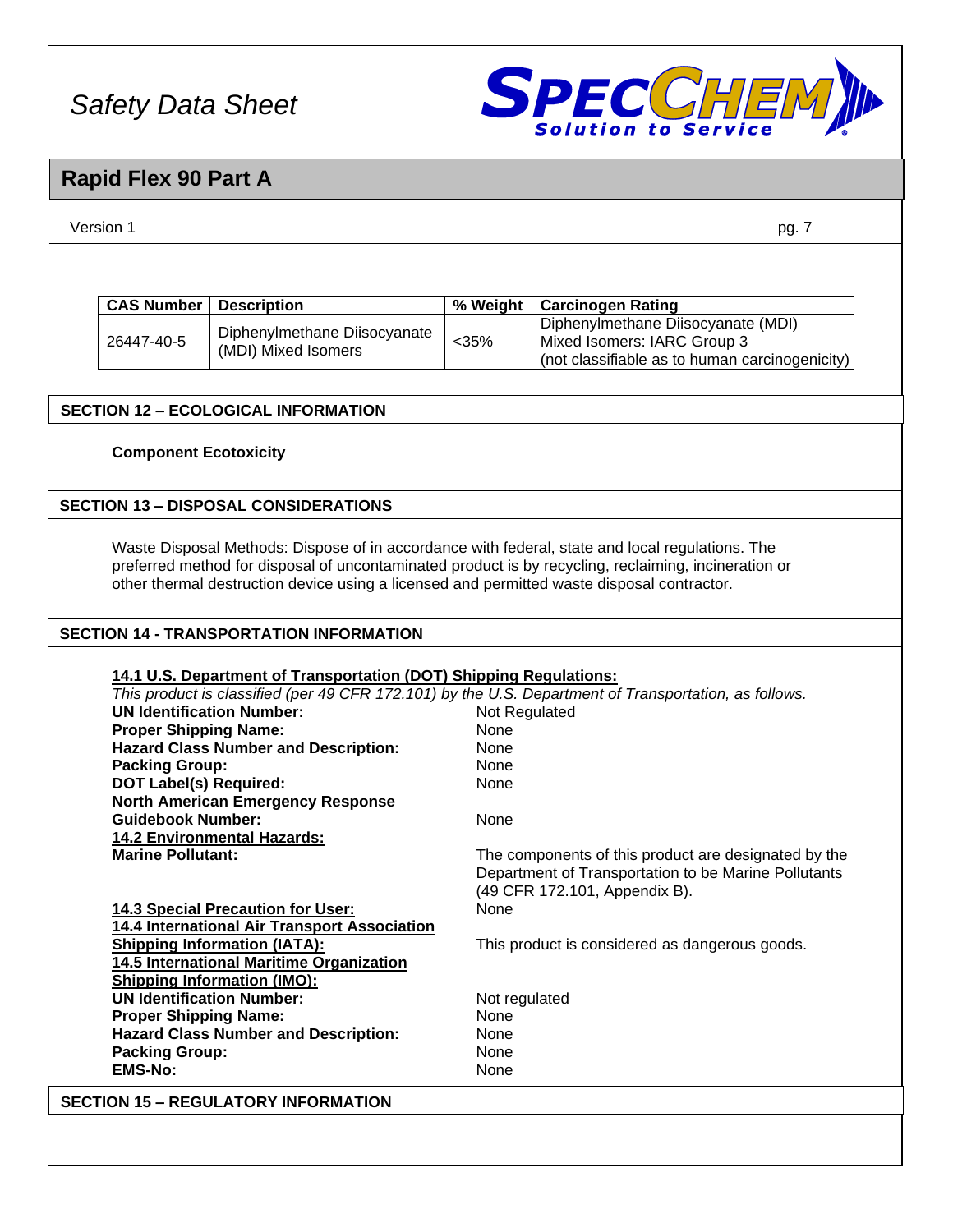

### **Rapid Flex 90 Part A**

Version 1 pg. 8

USA Federal: This SDS has been prepared in compliance with the Occupational Safety and Health Act (OSHA)

Hazard Communication Standard (29 CFR 1910.1200). This product is considered to be a hazardous chemical under that standard. The specific chemical identity and/or exact percentage of any proprietary ingredient(s) may be withheld as a trade secret, pursuant to the standard.

California Proposition 65 (Safe Drinking Water and Toxic Enforcement Act of 1986): To the best of our knowledge, this product contains the following chemicals which are known to the State of California to cause cancer or reproductive toxicity at levels which require warning under this statute: - None

Massachusetts Right to Know: To the best of our knowledge, this product contains the following chemicals at levels which require reporting under this statute: 26447-40-5 Diphenylmethane Diisocyanate (MDI) Mixed Isomers < 35 %

101-68-8 4,4'-Diphenylmethane Diisocyanate (MDI) 10 to 30 %

New Jersey Right to Know: To the best of our knowledge, this product contains the following chemicals at levels which require reporting under this statute: 26447-40-5 Diphenylmethane Diisocyanate (MDI) Mixed Isomers < 35 %

Pennsylvania Right to Know: To the best of our knowledge, this product contains the following chemicals at levels which require reporting under this statute: 101-68-8 4,4'-Diphenylmethane Diisocyanate (MDI) 10 to 30 %

USA Resource Conservation and Recovery Act (40 CFR 261): To the best of our knowledge, this product contains the following chemicals at levels which require reporting under this statute: - None

USA Superfund Amendments and Reauthorization Act of 1986 Title III (Emergency Planning and Community Right-to-Know Act of 1986) - section 302 Extremely Hazardous Substances Threshold Planning Quantities (TPQs): To the best of our knowledge, this product contains the following chemicals at levels which require reporting under this statute: - None

USA Superfund Amendments and Reauthorization Act of 1986 Title III (Emergency Planning and Community Right-to-Know Act of 1986) - section 302 Hazardous Substances Reportable Quantities (RQs): To the best of our knowledge, this product contains the following chemicals at levels which require reporting under this statute:

101-68-8 4,4'-Diphenylmethane Diisocyanate (MDI) 10 to 30 %

USA Toxic Substances Control Act (TSCA) - section 12(b): To the best of our knowledge, this product contains the following chemicals above the de minimus concentration(s) which requires notification to the Environmental Protection Agency (EPA) per 40 CFR 707, subpart D, if any person intends to export: - None

| Country   | <b>Regulation</b>                                     | <b>All Components Listed</b> |
|-----------|-------------------------------------------------------|------------------------------|
| Australia | Australian inventory of Chemical Substances<br>(AICS) | Yes                          |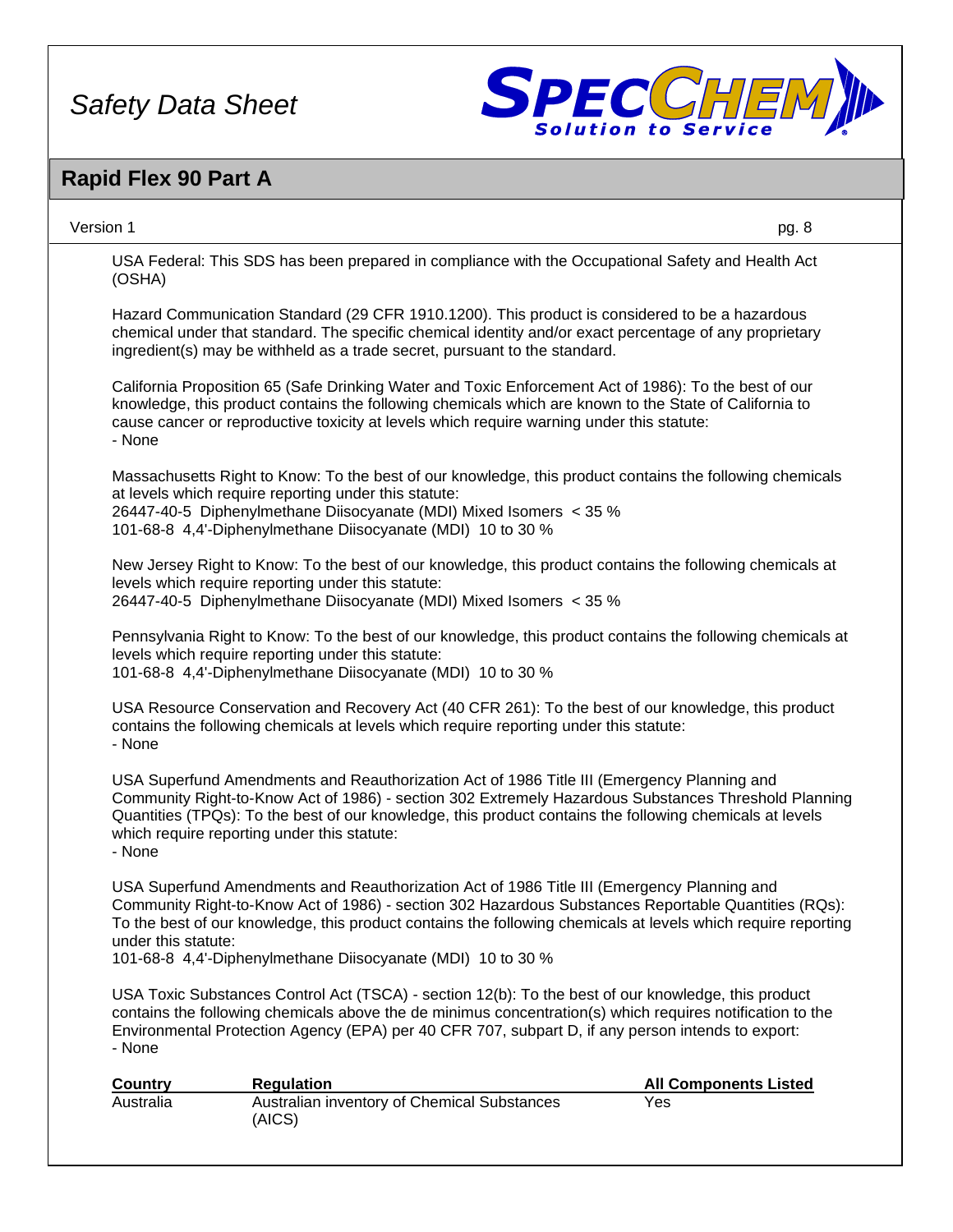

# **Rapid Flex 90 Part A**

| Canada<br>Canada Domestic Substance List<br>Yes<br>Canada<br>No<br>Canada Non-Domestic Substance List (NDSL)<br>China<br>China Inventory of Existing Chemical Substances<br>Yes<br><b>EU</b><br>EU REACH List of Registered Intermediates<br>No.<br><b>EU</b><br>EU REACH List of Pre-Registered Substances<br><b>No</b><br><b>EU</b><br><b>No</b><br>EU REACH List of Registered Substances<br>Japanese Existing and New Chemical Substance List<br>Yes<br>Japan<br>South Korea<br>South Korea Existing Chemicals Inventory<br>Yes<br>Philippines Inventory of Chemicals and Chemical<br>No<br>Philippines<br>USA TSCA Inventory List Section 8(b)<br><b>USA</b><br>Yes<br><b>SECTION 16 - OTHER INFORMATION</b><br>Date of Printing: July 1, 2018<br>The information contained herein is believed to be accurate but is not warranted to be so. Data and<br>calculations are based on information furnished by the manufacturer of the product and manufacturers of<br>the components of the product. Users are advised to confirm in advance of the need that information is<br>current, applicable and suited to the circumstances of use. This safety sheet cannot cover all possible<br>situations which the user may experience during processing. Each aspect of your operation should be<br>examined to determine if, or where, additional precautions may be necessary. All health and safety<br>information contained in this bulletin should be provided to your employees or customers. SpecChem<br>assumes no responsibility for injury to vendee or third party person proximately caused by the material if<br>reasonable safety procedures are not adhered to as stipulated in the data sheet. Furthermore, SpecChem<br>assumes no responsibility for injury caused by abnormal use of this material even if reasonable safety<br>procedures are followed. Compliance with all applicable federal, state, and local laws and local regulations<br>remains the responsibility of the user.<br><b>END OF SDS SHEET</b> | Version 1 | pg. 9 |
|---------------------------------------------------------------------------------------------------------------------------------------------------------------------------------------------------------------------------------------------------------------------------------------------------------------------------------------------------------------------------------------------------------------------------------------------------------------------------------------------------------------------------------------------------------------------------------------------------------------------------------------------------------------------------------------------------------------------------------------------------------------------------------------------------------------------------------------------------------------------------------------------------------------------------------------------------------------------------------------------------------------------------------------------------------------------------------------------------------------------------------------------------------------------------------------------------------------------------------------------------------------------------------------------------------------------------------------------------------------------------------------------------------------------------------------------------------------------------------------------------------------------------------------------------------------------------------------------------------------------------------------------------------------------------------------------------------------------------------------------------------------------------------------------------------------------------------------------------------------------------------------------------------------------------------------------------------------------------------------------------------------------------------------|-----------|-------|
|                                                                                                                                                                                                                                                                                                                                                                                                                                                                                                                                                                                                                                                                                                                                                                                                                                                                                                                                                                                                                                                                                                                                                                                                                                                                                                                                                                                                                                                                                                                                                                                                                                                                                                                                                                                                                                                                                                                                                                                                                                       |           |       |
|                                                                                                                                                                                                                                                                                                                                                                                                                                                                                                                                                                                                                                                                                                                                                                                                                                                                                                                                                                                                                                                                                                                                                                                                                                                                                                                                                                                                                                                                                                                                                                                                                                                                                                                                                                                                                                                                                                                                                                                                                                       |           |       |
|                                                                                                                                                                                                                                                                                                                                                                                                                                                                                                                                                                                                                                                                                                                                                                                                                                                                                                                                                                                                                                                                                                                                                                                                                                                                                                                                                                                                                                                                                                                                                                                                                                                                                                                                                                                                                                                                                                                                                                                                                                       |           |       |
|                                                                                                                                                                                                                                                                                                                                                                                                                                                                                                                                                                                                                                                                                                                                                                                                                                                                                                                                                                                                                                                                                                                                                                                                                                                                                                                                                                                                                                                                                                                                                                                                                                                                                                                                                                                                                                                                                                                                                                                                                                       |           |       |
|                                                                                                                                                                                                                                                                                                                                                                                                                                                                                                                                                                                                                                                                                                                                                                                                                                                                                                                                                                                                                                                                                                                                                                                                                                                                                                                                                                                                                                                                                                                                                                                                                                                                                                                                                                                                                                                                                                                                                                                                                                       |           |       |
|                                                                                                                                                                                                                                                                                                                                                                                                                                                                                                                                                                                                                                                                                                                                                                                                                                                                                                                                                                                                                                                                                                                                                                                                                                                                                                                                                                                                                                                                                                                                                                                                                                                                                                                                                                                                                                                                                                                                                                                                                                       |           |       |
|                                                                                                                                                                                                                                                                                                                                                                                                                                                                                                                                                                                                                                                                                                                                                                                                                                                                                                                                                                                                                                                                                                                                                                                                                                                                                                                                                                                                                                                                                                                                                                                                                                                                                                                                                                                                                                                                                                                                                                                                                                       |           |       |
|                                                                                                                                                                                                                                                                                                                                                                                                                                                                                                                                                                                                                                                                                                                                                                                                                                                                                                                                                                                                                                                                                                                                                                                                                                                                                                                                                                                                                                                                                                                                                                                                                                                                                                                                                                                                                                                                                                                                                                                                                                       |           |       |
|                                                                                                                                                                                                                                                                                                                                                                                                                                                                                                                                                                                                                                                                                                                                                                                                                                                                                                                                                                                                                                                                                                                                                                                                                                                                                                                                                                                                                                                                                                                                                                                                                                                                                                                                                                                                                                                                                                                                                                                                                                       |           |       |
|                                                                                                                                                                                                                                                                                                                                                                                                                                                                                                                                                                                                                                                                                                                                                                                                                                                                                                                                                                                                                                                                                                                                                                                                                                                                                                                                                                                                                                                                                                                                                                                                                                                                                                                                                                                                                                                                                                                                                                                                                                       |           |       |
|                                                                                                                                                                                                                                                                                                                                                                                                                                                                                                                                                                                                                                                                                                                                                                                                                                                                                                                                                                                                                                                                                                                                                                                                                                                                                                                                                                                                                                                                                                                                                                                                                                                                                                                                                                                                                                                                                                                                                                                                                                       |           |       |
|                                                                                                                                                                                                                                                                                                                                                                                                                                                                                                                                                                                                                                                                                                                                                                                                                                                                                                                                                                                                                                                                                                                                                                                                                                                                                                                                                                                                                                                                                                                                                                                                                                                                                                                                                                                                                                                                                                                                                                                                                                       |           |       |
|                                                                                                                                                                                                                                                                                                                                                                                                                                                                                                                                                                                                                                                                                                                                                                                                                                                                                                                                                                                                                                                                                                                                                                                                                                                                                                                                                                                                                                                                                                                                                                                                                                                                                                                                                                                                                                                                                                                                                                                                                                       |           |       |
|                                                                                                                                                                                                                                                                                                                                                                                                                                                                                                                                                                                                                                                                                                                                                                                                                                                                                                                                                                                                                                                                                                                                                                                                                                                                                                                                                                                                                                                                                                                                                                                                                                                                                                                                                                                                                                                                                                                                                                                                                                       |           |       |
|                                                                                                                                                                                                                                                                                                                                                                                                                                                                                                                                                                                                                                                                                                                                                                                                                                                                                                                                                                                                                                                                                                                                                                                                                                                                                                                                                                                                                                                                                                                                                                                                                                                                                                                                                                                                                                                                                                                                                                                                                                       |           |       |
|                                                                                                                                                                                                                                                                                                                                                                                                                                                                                                                                                                                                                                                                                                                                                                                                                                                                                                                                                                                                                                                                                                                                                                                                                                                                                                                                                                                                                                                                                                                                                                                                                                                                                                                                                                                                                                                                                                                                                                                                                                       |           |       |
|                                                                                                                                                                                                                                                                                                                                                                                                                                                                                                                                                                                                                                                                                                                                                                                                                                                                                                                                                                                                                                                                                                                                                                                                                                                                                                                                                                                                                                                                                                                                                                                                                                                                                                                                                                                                                                                                                                                                                                                                                                       |           |       |
|                                                                                                                                                                                                                                                                                                                                                                                                                                                                                                                                                                                                                                                                                                                                                                                                                                                                                                                                                                                                                                                                                                                                                                                                                                                                                                                                                                                                                                                                                                                                                                                                                                                                                                                                                                                                                                                                                                                                                                                                                                       |           |       |
|                                                                                                                                                                                                                                                                                                                                                                                                                                                                                                                                                                                                                                                                                                                                                                                                                                                                                                                                                                                                                                                                                                                                                                                                                                                                                                                                                                                                                                                                                                                                                                                                                                                                                                                                                                                                                                                                                                                                                                                                                                       |           |       |
|                                                                                                                                                                                                                                                                                                                                                                                                                                                                                                                                                                                                                                                                                                                                                                                                                                                                                                                                                                                                                                                                                                                                                                                                                                                                                                                                                                                                                                                                                                                                                                                                                                                                                                                                                                                                                                                                                                                                                                                                                                       |           |       |
|                                                                                                                                                                                                                                                                                                                                                                                                                                                                                                                                                                                                                                                                                                                                                                                                                                                                                                                                                                                                                                                                                                                                                                                                                                                                                                                                                                                                                                                                                                                                                                                                                                                                                                                                                                                                                                                                                                                                                                                                                                       |           |       |
|                                                                                                                                                                                                                                                                                                                                                                                                                                                                                                                                                                                                                                                                                                                                                                                                                                                                                                                                                                                                                                                                                                                                                                                                                                                                                                                                                                                                                                                                                                                                                                                                                                                                                                                                                                                                                                                                                                                                                                                                                                       |           |       |
|                                                                                                                                                                                                                                                                                                                                                                                                                                                                                                                                                                                                                                                                                                                                                                                                                                                                                                                                                                                                                                                                                                                                                                                                                                                                                                                                                                                                                                                                                                                                                                                                                                                                                                                                                                                                                                                                                                                                                                                                                                       |           |       |
|                                                                                                                                                                                                                                                                                                                                                                                                                                                                                                                                                                                                                                                                                                                                                                                                                                                                                                                                                                                                                                                                                                                                                                                                                                                                                                                                                                                                                                                                                                                                                                                                                                                                                                                                                                                                                                                                                                                                                                                                                                       |           |       |
|                                                                                                                                                                                                                                                                                                                                                                                                                                                                                                                                                                                                                                                                                                                                                                                                                                                                                                                                                                                                                                                                                                                                                                                                                                                                                                                                                                                                                                                                                                                                                                                                                                                                                                                                                                                                                                                                                                                                                                                                                                       |           |       |
|                                                                                                                                                                                                                                                                                                                                                                                                                                                                                                                                                                                                                                                                                                                                                                                                                                                                                                                                                                                                                                                                                                                                                                                                                                                                                                                                                                                                                                                                                                                                                                                                                                                                                                                                                                                                                                                                                                                                                                                                                                       |           |       |
|                                                                                                                                                                                                                                                                                                                                                                                                                                                                                                                                                                                                                                                                                                                                                                                                                                                                                                                                                                                                                                                                                                                                                                                                                                                                                                                                                                                                                                                                                                                                                                                                                                                                                                                                                                                                                                                                                                                                                                                                                                       |           |       |
|                                                                                                                                                                                                                                                                                                                                                                                                                                                                                                                                                                                                                                                                                                                                                                                                                                                                                                                                                                                                                                                                                                                                                                                                                                                                                                                                                                                                                                                                                                                                                                                                                                                                                                                                                                                                                                                                                                                                                                                                                                       |           |       |
|                                                                                                                                                                                                                                                                                                                                                                                                                                                                                                                                                                                                                                                                                                                                                                                                                                                                                                                                                                                                                                                                                                                                                                                                                                                                                                                                                                                                                                                                                                                                                                                                                                                                                                                                                                                                                                                                                                                                                                                                                                       |           |       |
|                                                                                                                                                                                                                                                                                                                                                                                                                                                                                                                                                                                                                                                                                                                                                                                                                                                                                                                                                                                                                                                                                                                                                                                                                                                                                                                                                                                                                                                                                                                                                                                                                                                                                                                                                                                                                                                                                                                                                                                                                                       |           |       |
|                                                                                                                                                                                                                                                                                                                                                                                                                                                                                                                                                                                                                                                                                                                                                                                                                                                                                                                                                                                                                                                                                                                                                                                                                                                                                                                                                                                                                                                                                                                                                                                                                                                                                                                                                                                                                                                                                                                                                                                                                                       |           |       |
|                                                                                                                                                                                                                                                                                                                                                                                                                                                                                                                                                                                                                                                                                                                                                                                                                                                                                                                                                                                                                                                                                                                                                                                                                                                                                                                                                                                                                                                                                                                                                                                                                                                                                                                                                                                                                                                                                                                                                                                                                                       |           |       |
|                                                                                                                                                                                                                                                                                                                                                                                                                                                                                                                                                                                                                                                                                                                                                                                                                                                                                                                                                                                                                                                                                                                                                                                                                                                                                                                                                                                                                                                                                                                                                                                                                                                                                                                                                                                                                                                                                                                                                                                                                                       |           |       |
|                                                                                                                                                                                                                                                                                                                                                                                                                                                                                                                                                                                                                                                                                                                                                                                                                                                                                                                                                                                                                                                                                                                                                                                                                                                                                                                                                                                                                                                                                                                                                                                                                                                                                                                                                                                                                                                                                                                                                                                                                                       |           |       |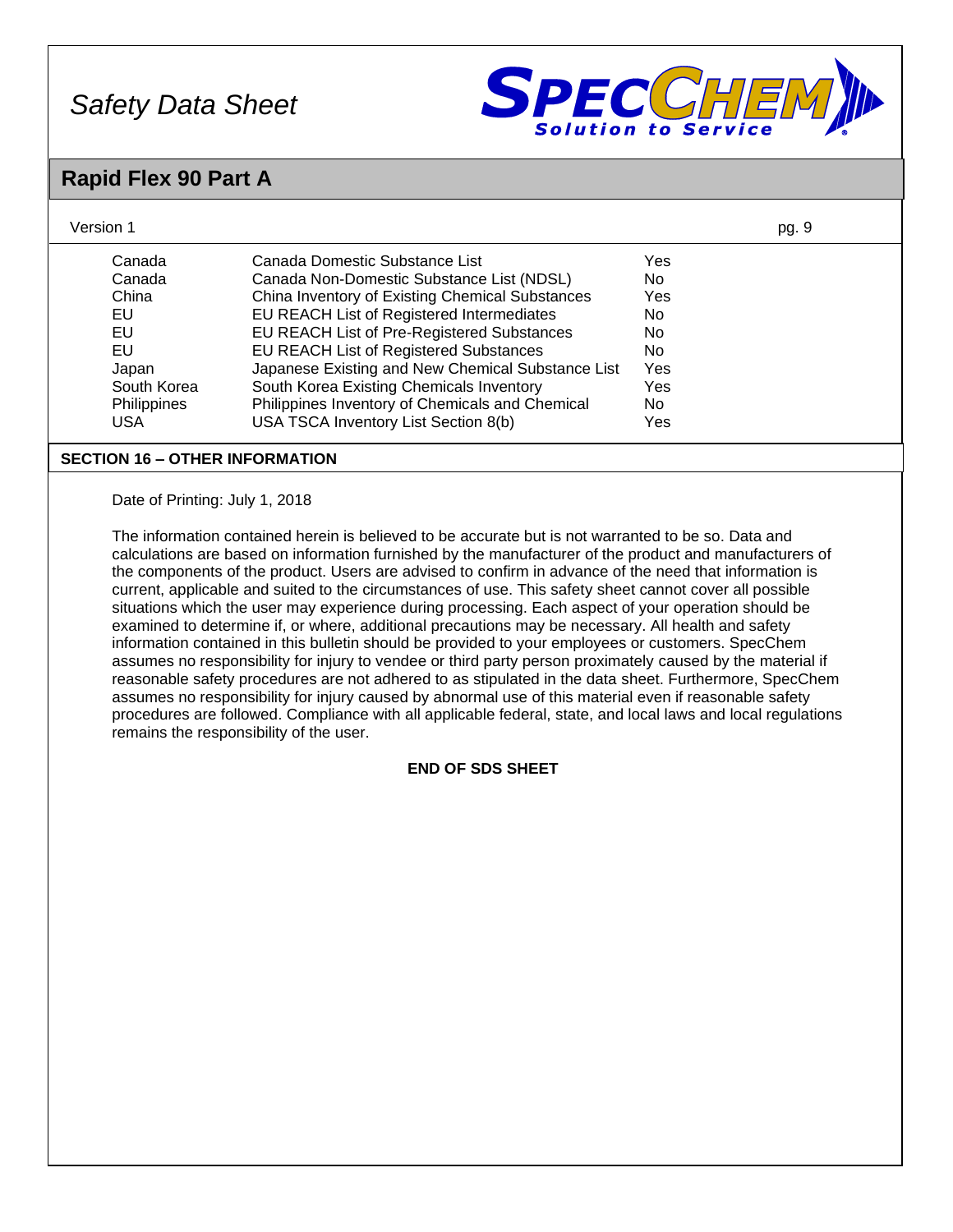

## **Rapid Flex 90 Part B**

Version 1 pg. 1

### **SECTION 1 – PRODUCT AND COMPANY IDENTIFICATION**

| Rapid Flex 90 Part B<br><b>Mixture</b><br>Rapid Curing, Semi-rigid PolyUrea control joint filler<br><b>SpecChem</b><br>1511 Baltimore Ave; Suite 600<br>Kansas City, MO 64108<br>(816) 968-5600<br>www.specchemllc.com<br>Chemtrec: (800) 424-9300                                                                                                                                                                                                                                                                                                   |
|------------------------------------------------------------------------------------------------------------------------------------------------------------------------------------------------------------------------------------------------------------------------------------------------------------------------------------------------------------------------------------------------------------------------------------------------------------------------------------------------------------------------------------------------------|
| March 26, 2020<br>March 26, 2020                                                                                                                                                                                                                                                                                                                                                                                                                                                                                                                     |
|                                                                                                                                                                                                                                                                                                                                                                                                                                                                                                                                                      |
| Not Regulated                                                                                                                                                                                                                                                                                                                                                                                                                                                                                                                                        |
|                                                                                                                                                                                                                                                                                                                                                                                                                                                                                                                                                      |
| Danger                                                                                                                                                                                                                                                                                                                                                                                                                                                                                                                                               |
| Eye irritant: Subcategory 2A, Reversible in 21 days.<br>Presumed, Based on experimental animals.                                                                                                                                                                                                                                                                                                                                                                                                                                                     |
| May damage fertility or the unborn child                                                                                                                                                                                                                                                                                                                                                                                                                                                                                                             |
| Obtain special instructions before use.<br>Do not handle until all safety precautions have been read and understood.<br>Wear protective gloves/protective clothing/eye protection/face protection.<br>Use personal protective equipment as required.<br>P305+P351+P338 IF IN EYES: Rinse continuously with water for several minutes. Remove contact<br>lenses if present and easy to do - continue rinsing.<br>P308+P313IF exposed or concerned: Get medical advice/attention.<br>Dispose of contents/container according to Section 13 of the SDS. |
| N/A                                                                                                                                                                                                                                                                                                                                                                                                                                                                                                                                                  |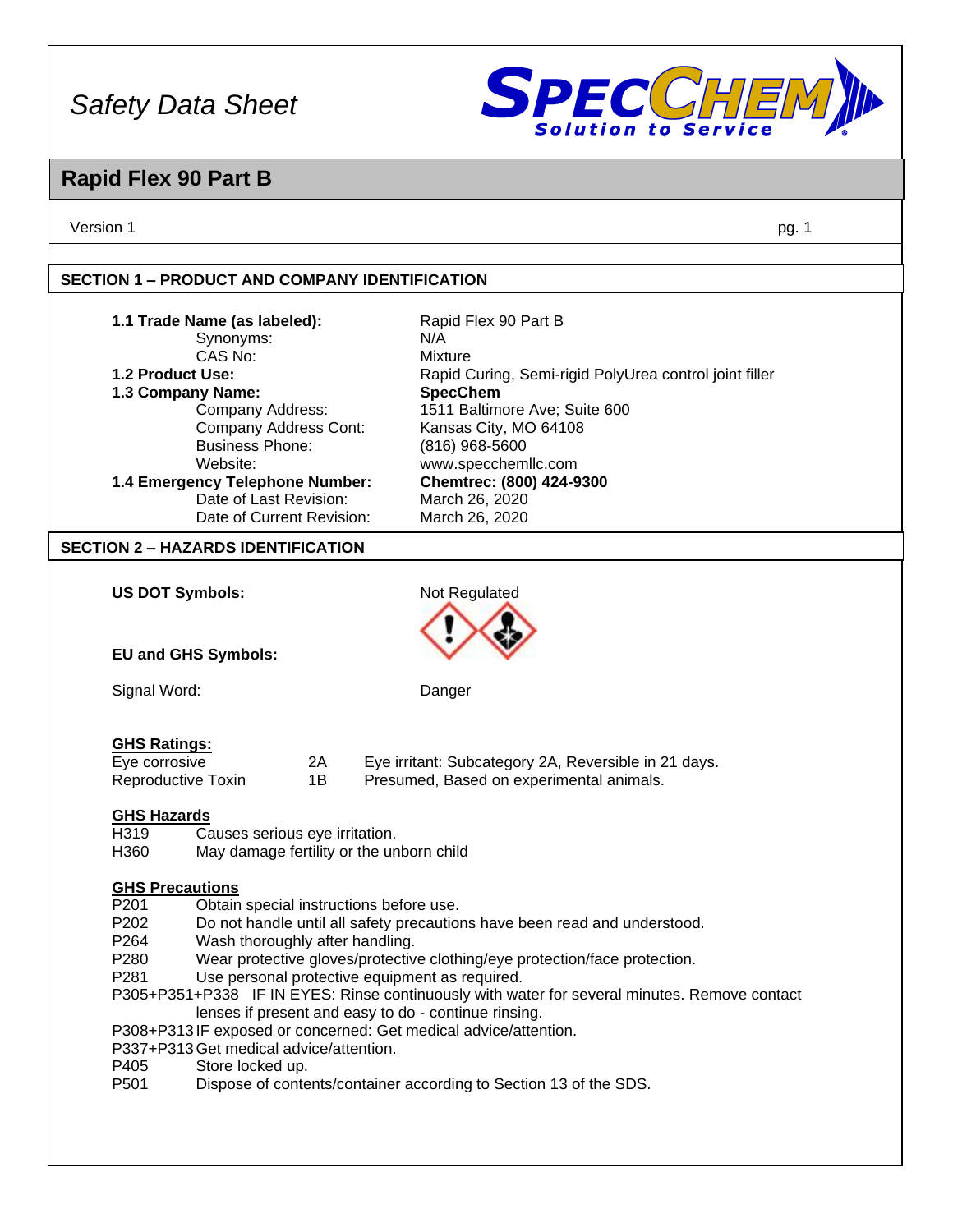

### **Rapid Flex 90 Part B**

Version 1 pg. 2

### **SECTION 3 – COMPOSITION / INFORMATION ON INGREDIENTS**

| <b>CAS Number</b> | <b>Weight Concentration %</b> |
|-------------------|-------------------------------|
|                   | $15 - 40%$                    |
| 68479-98-1        | $< 10\%$                      |
|                   | $< 10\%$                      |
| 13463-67-7        | $< 5\%$                       |
| 165101-57-5       | $< 5\%$                       |
|                   | $< 2\%$                       |
| 1333-86-4         | $< 1\%$                       |
| 67762-90-7        | $< 1\%$                       |
|                   |                               |

Balance of other ingredients are non-hazardous or less than 1% in concentration (or 0.1% for carcinogens, reproductive toxins, or respiratory sensitizers).

**Note:** All WHMIS required information is included in appropriate sections based on the ANSI Z400.1-2010 format. This product has been classified in accordance with the hazard criteria of the CPR and the MSDS contains all the information required by the CPR, EU Directives and the Japanese Industrial Standard JIS Z 7250:2000

### **SECTION 4 – FIRST AID MEASURES**

Inhalation: Remove to fresh air if effects occur. Consult a physician.

Eye Contact: Flush with large quantities of water for at least 15 minutes. Consult a physician.

Skin Contact: Wash thoroughly with soap and flowing water.

Ingestion: If swallowed, seek medical attention. Do not induce vomiting unless directed to do so by medical personnel.

Notes to Physician: No specific antidote. Treatment of exposure should be directed at the control of symptoms and the clinical condition of the patient.

### **SECTION 5 – FIRE FIGHTING MEASURES**

Flash Point: >100 C (>212 F)

Flammable Properties: Product is not considered a fire hazard, but will burn if ignited.

NFPA Flammability Class: Class III A liquids are combustible liquids that have a flash point > 140 deg F (60 deg C), but < 200 deg F (93 deg C). Class III B liquids are combustible liquids that have a flash point >200 deg F.

Suitable Extinguishing Media: Carbon dioxide, dry chemical, water fog or fine spray. Alcohol resistant foams are preferred, general purpose synthetic foams or protein foams may function, but will not be as effective.

Unsuitable Extinguishing Media: Do not use direct water stream, as it may spread fire.

Products of Combustion: Thermal decomposition in the presence of air may yield carbon monoxide, carbon dioxide, phenolics, ammonia, nitrogen oxides and other unidentified toxic and/or irritating compounds.

Fire Fighting: Stay upwind and keep people away. Isolate fire and deny unnecessary entry. Keep out of low areas where gases (fumes) can accumulate. Water is not recommended, but may be applied in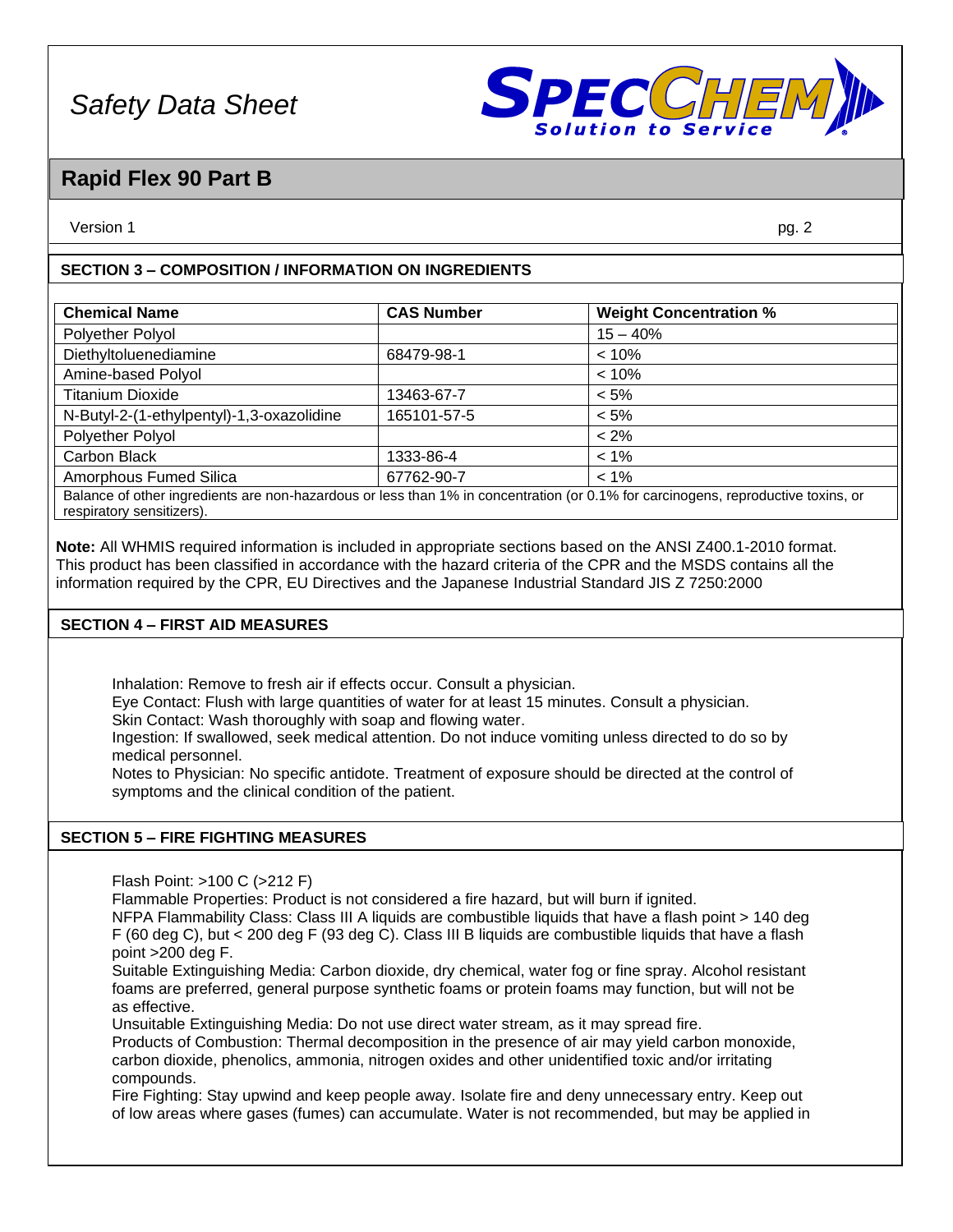

### **Rapid Flex 90 Part B**

### Version 1 pg. 3

large quantities as a fine spray when other extinguishing agents are not available. Use water spray to cool fire-exposed containers and fire-affected zone until fire is out. Contain fire water run-off if possible, as it may cause environmental damage. Review section 6 and section 12 of this SDS. Protection of Firefighters: Wear positive pressure self-contained breathing apparatus (SCBA) and approved protective clothing (helmet, coat, trousers, boots and gloves). If contact is likely, use full chemical resistant fire fighting clothing with SCBA.

### **SECTION 6 – ACCIDENTAL RELEASE MEASURES (STEPS FOR SPILLS)**

Personal Precautions: Put on appropriate personal protective equipment (see section 8). Environmental Precautions: Prevent spilled material from contact with soil, drains and sewers. Methods for Containment: Contain by diking with sand, earth or other suitable material. Methods for Clean-up: Absorb spill with an inert material, use non-sparking tools to place into labeled waste container for disposal.

### **SECTION 7 - HANDLING AND STORAGE**

Handling: Wear appropriate personal protective equipment (see section 8). Avoid contact with skin, eyes or clothing. Do not breathe vapor or mist. Do not ingest. Avoid prolonged or repeated contact with skin. May cause allergic skin reaction, persons with a history of skin sensitization should not be employed in any process in which this product is used. Wash thoroughly with soap and water after handling. Do not handle or store near flame, heat or strong oxidants. Keep away from sources of ignition and hot metal surfaces.

Storage: Store original unopened containers in a sheltered area between 60°F and 80°F (15°C and 27°C) at atmospheric pressure. Do not store in direct sunlight. Keep containers closed when not in use.

### **SECTION 8 – EXPOSURE CONTROLS / PERSONAL PROTECTION**

#### **8.1 Exposure Parameters:**

| <b>Chemical Name / CAS No.</b>                               | <b>OSHA Exposure Limits</b> | <b>ACGIH Exposure Limits</b> | <b>Other Exposure Limits</b> |
|--------------------------------------------------------------|-----------------------------|------------------------------|------------------------------|
| <b>Polyether Polyol</b>                                      | Not Established             | Not Established              | Not Established              |
| Polyether Polyol                                             | Not Established             | Not Established              | Not Established              |
| Diethyltoluenediamine<br>68479-98-1                          | Not Established             | Not Established              | Not Established              |
| Amine-based Polyol                                           | Not Established             | Not Established              | Not Established              |
| <b>Titanium Dioxide</b><br>13463-67-7                        | 15 mg/m3 TWA (total dust)   | 10 mg/m3 TWA                 | Not Established              |
| N-Butyl-2-(1-ethylpentyl)-1,3-<br>oxazolidine<br>165101-57-5 | Not Established             | Not Established              | Not Established              |
| Polyether Polyol                                             | Not Established             | Not Established              | Not Established              |
|                                                              |                             |                              |                              |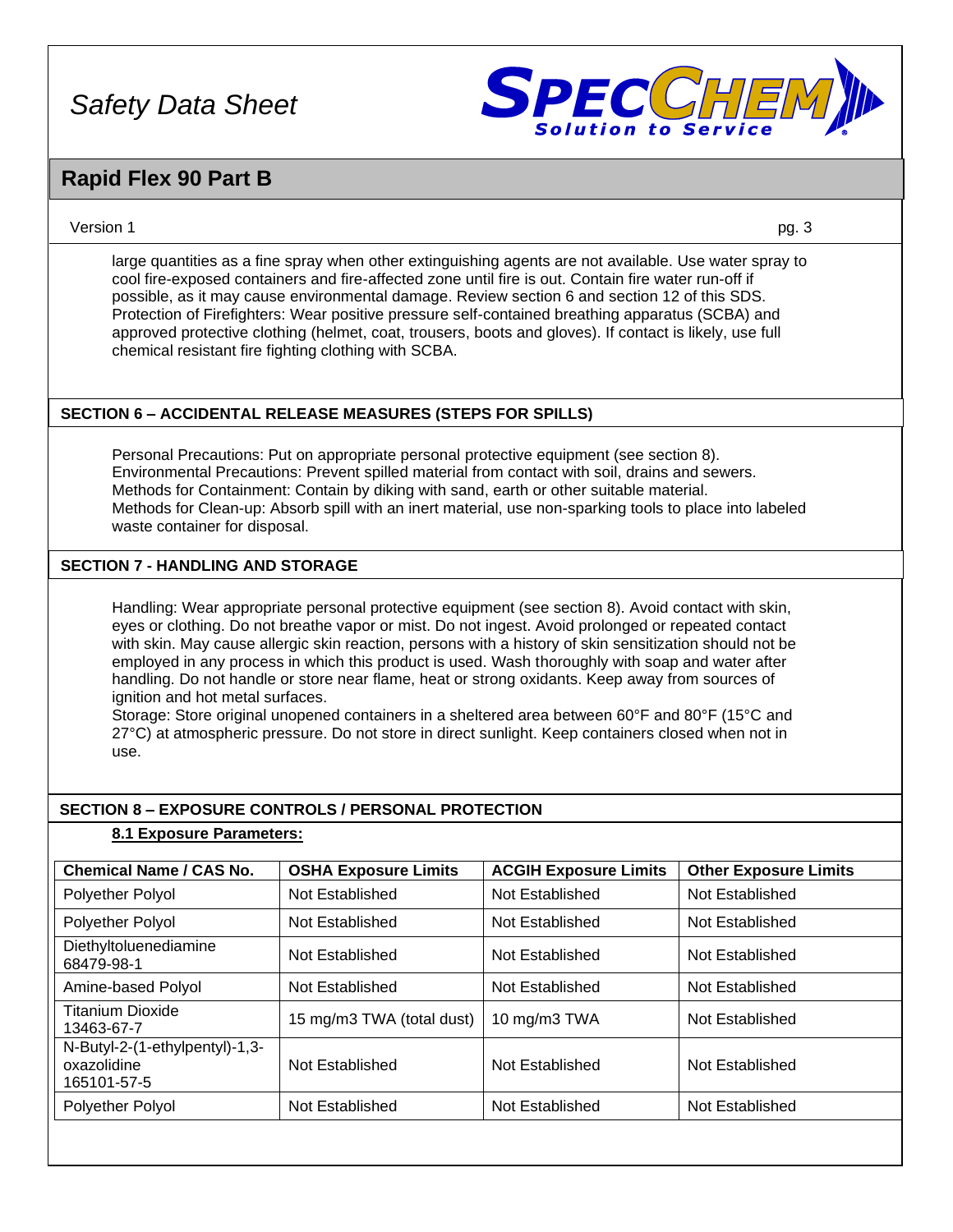

## **Rapid Flex 90 Part B**

| Version 1                                                                                                                                                                                                                                                                                                                                                                                                                                                                                                                                                                                                                                                                                                                                                                                                                                                                                                                                                                                                                                                                                                                                                                                                                                                                                                                                                                                                                                                                                                                          |                                                                                                                                                                                                                                                         |                                     | pg. 4                                                                                                                  |  |  |  |
|------------------------------------------------------------------------------------------------------------------------------------------------------------------------------------------------------------------------------------------------------------------------------------------------------------------------------------------------------------------------------------------------------------------------------------------------------------------------------------------------------------------------------------------------------------------------------------------------------------------------------------------------------------------------------------------------------------------------------------------------------------------------------------------------------------------------------------------------------------------------------------------------------------------------------------------------------------------------------------------------------------------------------------------------------------------------------------------------------------------------------------------------------------------------------------------------------------------------------------------------------------------------------------------------------------------------------------------------------------------------------------------------------------------------------------------------------------------------------------------------------------------------------------|---------------------------------------------------------------------------------------------------------------------------------------------------------------------------------------------------------------------------------------------------------|-------------------------------------|------------------------------------------------------------------------------------------------------------------------|--|--|--|
| Carbon Black<br>1333-86-4                                                                                                                                                                                                                                                                                                                                                                                                                                                                                                                                                                                                                                                                                                                                                                                                                                                                                                                                                                                                                                                                                                                                                                                                                                                                                                                                                                                                                                                                                                          | 3.5 mg/m3 TWA                                                                                                                                                                                                                                           | 3 mg/m3 TWA (inhalable<br>fraction) | NIOSH: 3.5 mg/m3 TWA; 0.1<br>mg/m3 TWA (Carbon black in<br>presence of Polycyclic<br>aromatic hydrocarbons, as<br>PAH) |  |  |  |
| Amorphous Fumed Silica<br>67762-90-7                                                                                                                                                                                                                                                                                                                                                                                                                                                                                                                                                                                                                                                                                                                                                                                                                                                                                                                                                                                                                                                                                                                                                                                                                                                                                                                                                                                                                                                                                               | Not Established                                                                                                                                                                                                                                         | Not Established                     | Not Established                                                                                                        |  |  |  |
| Engineering Controls: General mechanical ventilation is sufficient for most conditions. Control<br>airborne levels below the exposure guidelines, if established.<br>Local exhaust ventilation may be necessary for some operations.<br>General Hygiene Considerations: Wash thoroughly after handling and before eating, drinking or<br>smoking.<br>Eye/face Protection: Use chemical safety glasses, splash-proof eye goggles or goggles with full<br>faceshield.<br>Skin Protection: Use nitrile or other impermeable chemical resistant gloves to prevent skin irritation. If<br>potential for skin contact is present, wear impervious, long-sleeved, body covering clothing and<br>rubber boots.<br>Respiratory Protection: Respiratory protection should not be needed. If exposure may or does exceed<br>occupational exposure limits, respiratory irritation is experienced, or during spray application, use a<br>properly fitted MSHA/NIOSH approved respirator fitted with organic vapor cartridges. In addition,<br>spray application may require the use of paint pre-filters. If the respirator is the sole means of<br>protection, use a full-face supplied air respirator. If sanding or grinding on cured material, use above<br>respirator fitted with HEPA filters or a dust mask.<br>Contaminated Gear: Remove contaminated clothing and shoes while washing. Wash clothing before<br>reuse. Discard items which cannot be decontaminated, including leather articles such as shoes, belts<br>and watchbands. |                                                                                                                                                                                                                                                         |                                     |                                                                                                                        |  |  |  |
| <b>SECTION 9 - PHYSICAL AND CHEMICAL PROPERTIES</b>                                                                                                                                                                                                                                                                                                                                                                                                                                                                                                                                                                                                                                                                                                                                                                                                                                                                                                                                                                                                                                                                                                                                                                                                                                                                                                                                                                                                                                                                                |                                                                                                                                                                                                                                                         |                                     |                                                                                                                        |  |  |  |
| Odor: Amonia-like<br>Odor Threshold: No data available<br><b>pH:</b> No data available<br>Melting/Freezing Point: No data available<br>Boiling Point: 260°F (260°C)<br>Flash Point: 212°F (100°C)<br>Evaporation Rate: No data available<br>Flammability (Solid; Gas): No data available<br>Vapor Density: No data available<br>Relative Density: No data available<br>Specific Gravity: 0.9-1.1                                                                                                                                                                                                                                                                                                                                                                                                                                                                                                                                                                                                                                                                                                                                                                                                                                                                                                                                                                                                                                                                                                                                   | 9.1 Information on Basic Physical and Chemical Properties:<br>Appearance (Physical State and Color): Product color varies<br>Upper/Lower Flammability or Explosion Limits: No data available<br>Vapor Pressure (mm Hg @ 20°C (68° F): No data available |                                     |                                                                                                                        |  |  |  |

- **Specific Gravity:** 0.9 -1.1
- **Solubility in Water:** No data available
- **Weight per Gallon:** No data available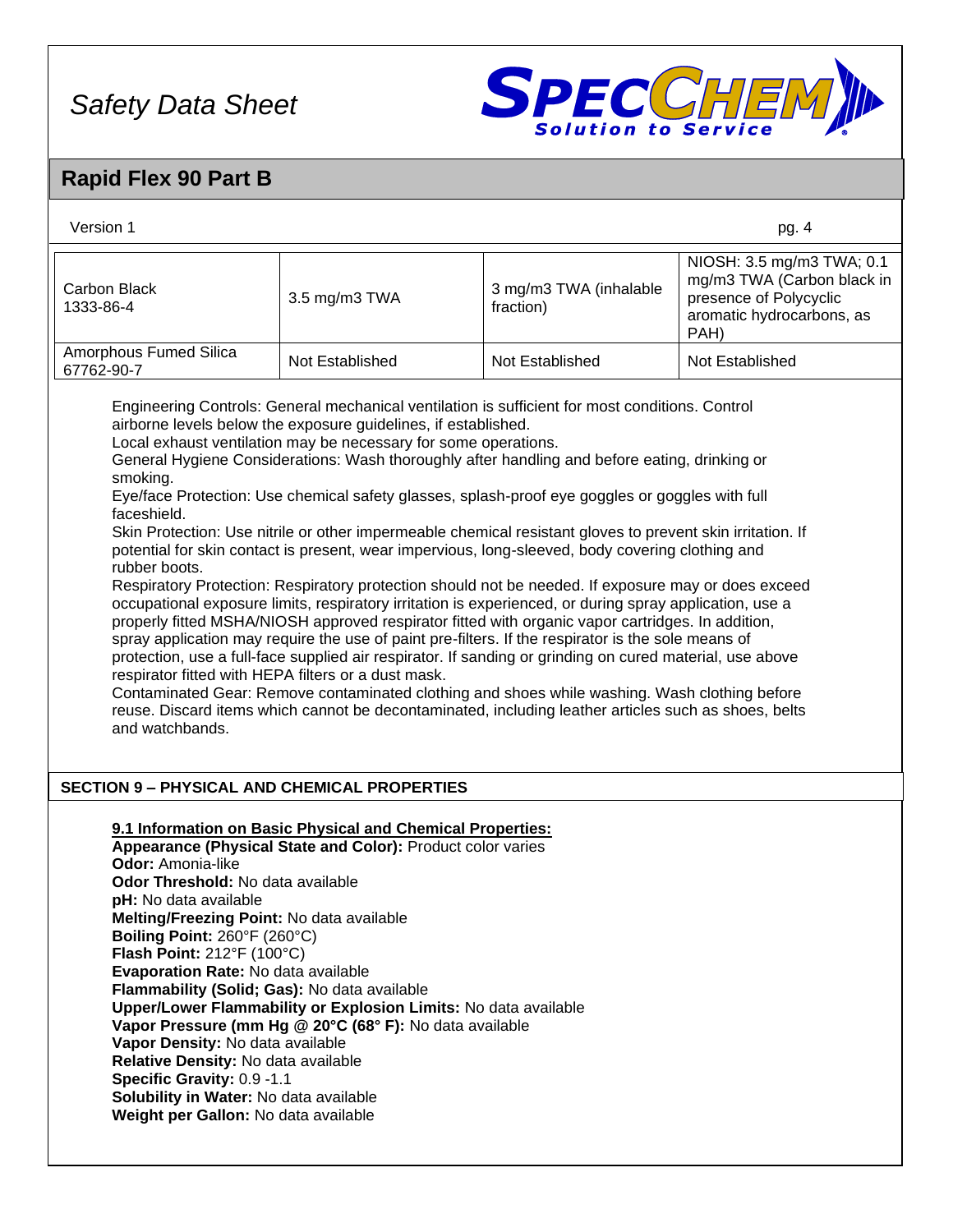

### **Rapid Flex 90 Part B**

#### Version 1 pg. 5

**Partition Coefficient (n-octanol/water):** No data available **Auto-Ignition Temperature:** No data available **Decomposition Temperature:** No data available **Viscosity:** No data available **9.2 Other Information:** No data available

### **SECTION 10 – STABILITY AND REACTIVITY**

Chemical Stability: Stable under recommended storage conditions (see Section 7). Conditions to Avoid: Elevated temperatures may cause product to decompose. Incompatible Materials: Strong acids, bases, or oxidizing agents. Avoid unintended contact with isocyanates and/or epoxies. Products of Combustion: Thermal decomposition in the presence of air may yield carbon monoxide, carbon

dioxide, phenolics, ammonia, nitrogen oxides and other unidentified toxic and/or irritating compounds. Hazardous polymerization will not occur.

### **SECTION 11 – TOXICOLOGY INFORMATION**

#### **Mixture Toxicity:**

Oral Toxicity LD50: 3,225mg/kg **Component Toxicity:**

68479-98-1 Diethyltoluenediamine

Oral LD50: 485 mg/kg (Rat) Dermal LD50: 700 mg/kg (Rabbit)

### **Likely Routes of Exposure:**

No data found

### **Target Organs:**

May cause damage to the following organs: Eyes Respiratory System

#### **Effects of Overexposure:**

Carcinogenicity: Titanium dioxide has been characterized by IARC as possibly carcinogenic to humans (Group 2b) through inhalation (not ingestion), based on lifetime inhalation studies of rats. The IARC's findings were consistent with the massive accumulation of fine dust particles in the rat's lung (which overwhelm the natural lung clearance mechanisms, causing lung overloading) and consequential pulmonary overload and inflammation that causes lung cancer. In further studies, these tumors were found to occur only under particle overload conditions in a uniquely sensitive species, the rat, and have little or no relevance for humans. Epidemiology studies on more than 20,000 workers do not suggest an increased risk of cancer in humans from occupational exposure to titanium dioxide. If present in this product, the titanium dioxide is in a "wet out" form and does not pose an inhalation hazard.

Carcinogenicity: This product may contain carbon black, a substance that has been listed by OSHA as a carcinogen to humans when inhaled. If present in this product, it is pre-dispersed in a liquid and not available as a dust. Under normal use conditions it would not be considered a hazard. IARC characterized carbon black as a possible human carcinogen (Group 2B) and concluded that there is sufficient evidence in experimental animals for the carcinogenicity of inhaled carbon black dust and inadequate evidence of carcinogenicity in humans. The IARC's findings were consistent with the massive accumulation of fine dust particles in the lung which overwhelm the natural lung clearance mechanisms, known as "lung overload"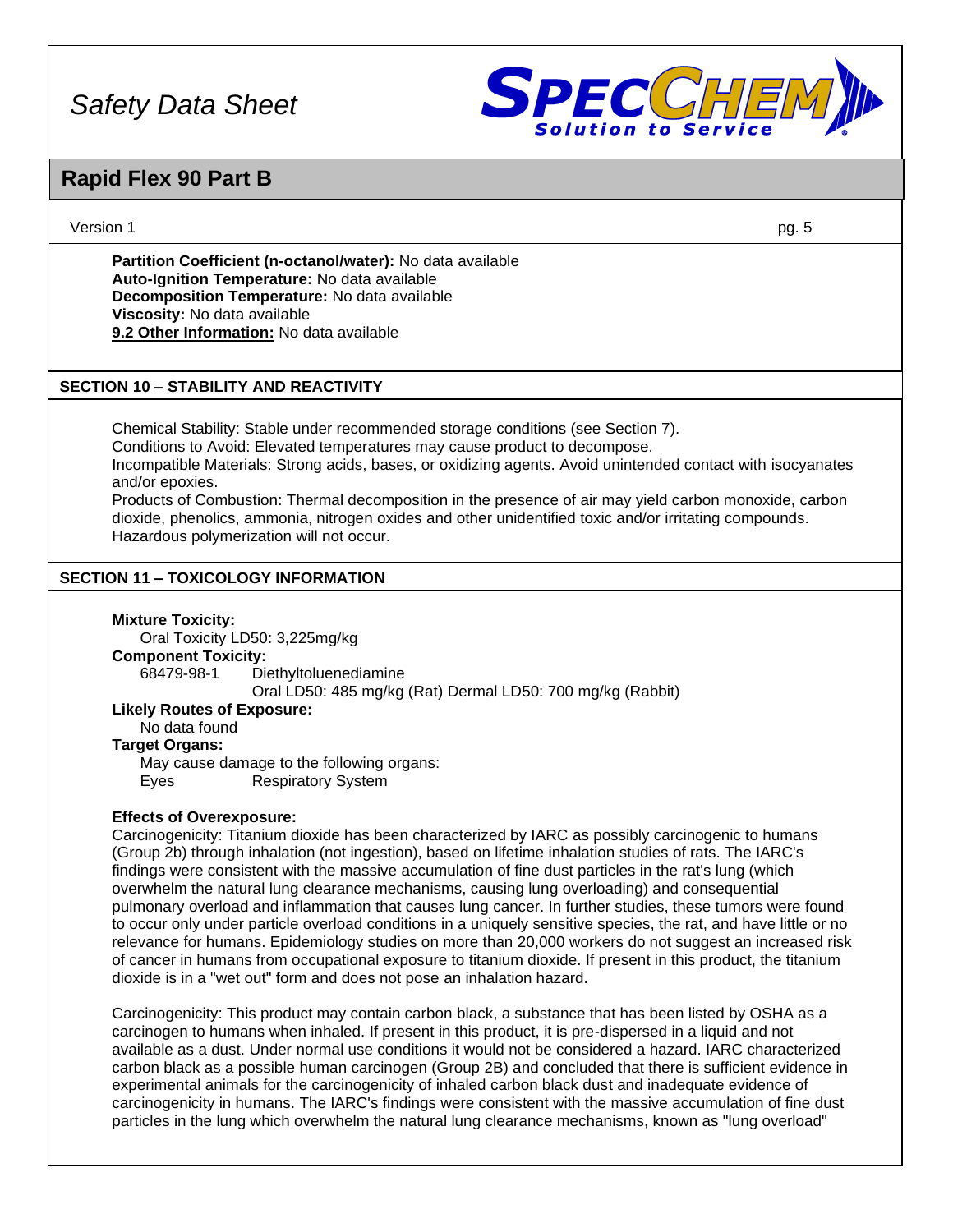

### **Rapid Flex 90 Part B**

#### Version 1 pg. 6

phenomenon, rather than from a specific chemical effect from the carbon black in the lung. NIOSH recommends that only carbon blacks with a PAH level greater than 0.1% be considered potential occupational carcinogens.

| <b>CAS Number</b> | <b>Description</b> | % Weight | <b>Carcinogen Rating</b>                                                                                            |
|-------------------|--------------------|----------|---------------------------------------------------------------------------------------------------------------------|
| 13463-67-7        | Titanium Dioxide   | $< 5\%$  | Titanium Dioxide: NIOSH: potential occupatiol<br>carcinogen<br>IARC: Possible human carcinogen<br>OSHA: listed      |
| 1333-86-4         | Carbon Black       | $< 1\%$  | Carbon Black: NIOSH: potential occupational<br>carcinogen<br>IARC: Possible human carcinogen<br><b>OSHA: listed</b> |

### **SECTION 12 – ECOLOGICAL INFORMATION**

#### **Component Ecotoxicity**

### **SECTION 13 – DISPOSAL CONSIDERATIONS**

Waste Disposal Methods: Dispose of in accordance with federal, state and local regulations. The preferred method for disposal of uncontaminated product is by recycling, reclaiming, incineration or other thermal destruction device using a licensed and permitted waste disposal contractor.

### **SECTION 14 - TRANSPORTATION INFORMATION**

#### **14.1 U.S. Department of Transportation (DOT) Shipping Regulations:**

*This product is classified (per 49 CFR 172.101) by the U.S. Department of Transportation, as follows.*

| <b>UN Identification Number:</b>                | Not Regulated                                                                         |
|-------------------------------------------------|---------------------------------------------------------------------------------------|
| <b>Proper Shipping Name:</b>                    | <b>None</b>                                                                           |
| <b>Hazard Class Number and Description:</b>     | None                                                                                  |
| <b>Packing Group:</b>                           | None                                                                                  |
| <b>DOT Label(s) Required:</b>                   | <b>None</b>                                                                           |
| <b>North American Emergency Response</b>        |                                                                                       |
| <b>Guidebook Number:</b>                        | <b>None</b>                                                                           |
| <b>14.2 Environmental Hazards:</b>              |                                                                                       |
| <b>Marine Pollutant:</b>                        | The components of this product are designated by the                                  |
|                                                 | Department of Transportation to be Marine Pollutants<br>(49 CFR 172.101, Appendix B). |
| <b>14.3 Special Precaution for User:</b>        | <b>None</b>                                                                           |
| 14.4 International Air Transport Association    |                                                                                       |
| <b>Shipping Information (IATA):</b>             | This product is considered as dangerous goods.                                        |
| <b>14.5 International Maritime Organization</b> |                                                                                       |
| <b>Shipping Information (IMO):</b>              |                                                                                       |
|                                                 |                                                                                       |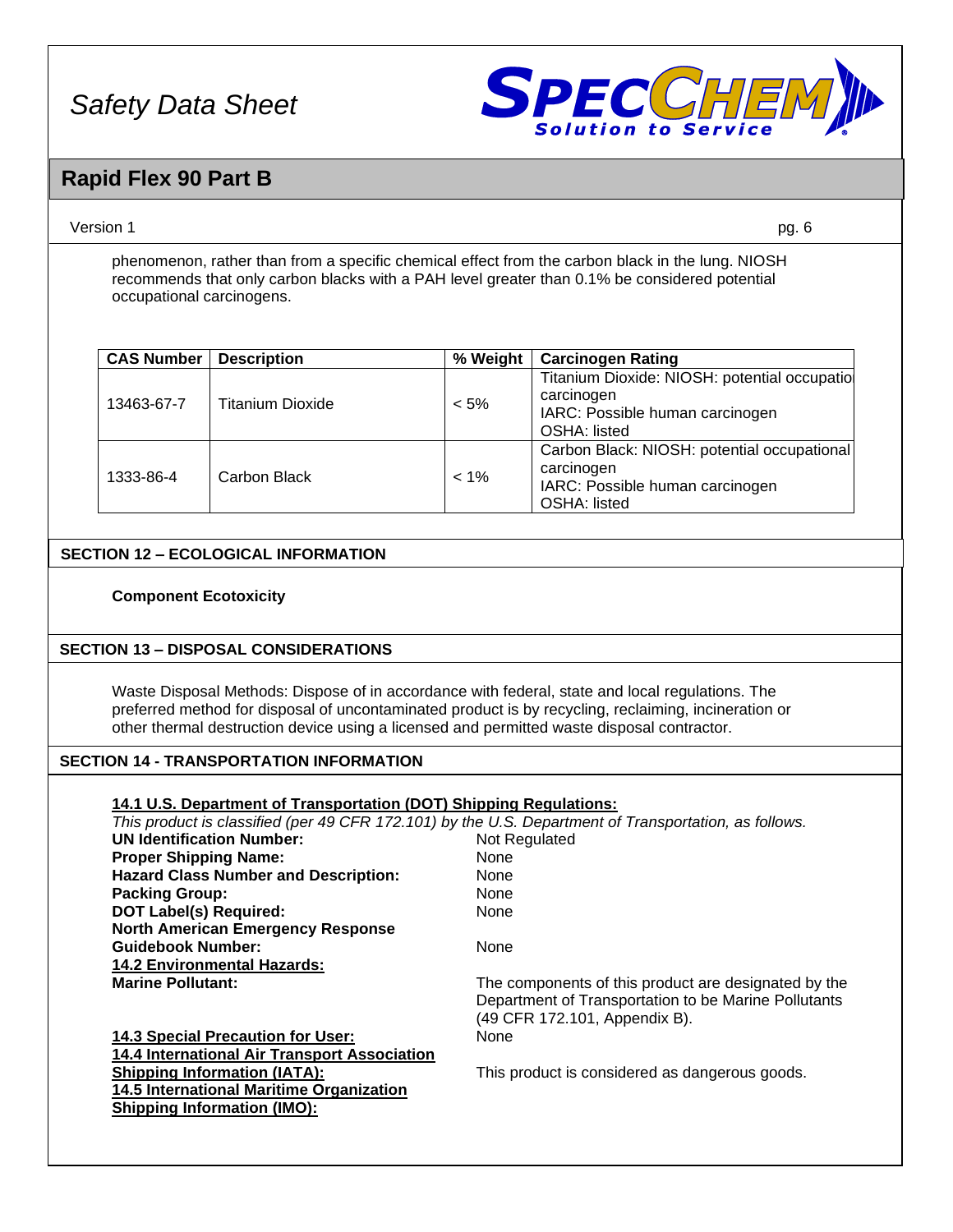

## **Rapid Flex 90 Part B**

| Version 1                                                                                                                                                        | pg. 7                                                                                                                                                                                                                                                                                                               |
|------------------------------------------------------------------------------------------------------------------------------------------------------------------|---------------------------------------------------------------------------------------------------------------------------------------------------------------------------------------------------------------------------------------------------------------------------------------------------------------------|
| <b>UN Identification Number:</b><br><b>Proper Shipping Name:</b><br><b>Hazard Class Number and Description:</b><br><b>Packing Group:</b><br><b>EMS-No:</b>       | Not regulated<br>None<br>None<br>None<br>None                                                                                                                                                                                                                                                                       |
| <b>SECTION 15 - REGULATORY INFORMATION</b>                                                                                                                       |                                                                                                                                                                                                                                                                                                                     |
| proprietary ingredient(s) may be withheld as a trade secret, pursuant to the standard.                                                                           | USA Federal: This SDS has been prepared in compliance with the Occupational Safety and Health Act<br>(OSHA) Hazard Communication Standard (29 CFR 1910.1200). This product is considered to be a<br>hazardous chemical under that standard. The specific chemical identity and/or exact percentage of any           |
| cause cancer or reproductive toxicity at levels which require warning under this statute:<br>1333-86-4 Carbon Black < 1 %<br>13463-67-7 Titanium Dioxide $< 5$ % | California Proposition 65 (Safe Drinking Water and Toxic Enforcement Act of 1986): To the best of our<br>knowledge, this product contains the following chemicals which are known to the State of California to                                                                                                     |
| at levels which require reporting under this statute:<br>1333-86-4 Carbon Black < 1 %<br>13463-67-7 Titanium Dioxide $< 5$ %                                     | Massachusetts Right to Know: To the best of our knowledge, this product contains the following chemicals                                                                                                                                                                                                            |
| levels which require reporting under this statute:<br>1333-86-4 Carbon Black < 1 %<br>13463-67-7 Titanium Dioxide $< 5$ %                                        | New Jersey Right to Know: To the best of our knowledge, this product contains the following chemicals at                                                                                                                                                                                                            |
| levels which require reporting under this statute:<br>1333-86-4 Carbon Black < 1 %<br>13463-67-7 Titanium Dioxide $< 5$ %                                        | Pennsylvania Right to Know: To the best of our knowledge, this product contains the following chemicals at                                                                                                                                                                                                          |
| contains the following chemicals at levels which require reporting under this statute:<br>- None                                                                 | USA Resource Conservation and Recovery Act (40 CFR 261): To the best of our knowledge, this product                                                                                                                                                                                                                 |
| which require reporting under this statute:<br>- None                                                                                                            | USA Superfund Amendments and Reauthorization Act of 1986 Title III (Emergency Planning and<br>Community Right-to-Know Act of 1986) - section 302 Extremely Hazardous Substances Threshold Planning<br>Quantities (TPQs): To the best of our knowledge, this product contains the following chemicals at levels      |
| under this statute:<br>- None                                                                                                                                    | USA Superfund Amendments and Reauthorization Act of 1986 Title III (Emergency Planning and<br>Community Right-to-Know Act of 1986) - section 302 Hazardous Substances Reportable Quantities (RQs):<br>To the best of our knowledge, this product contains the following chemicals at levels which require reporting |